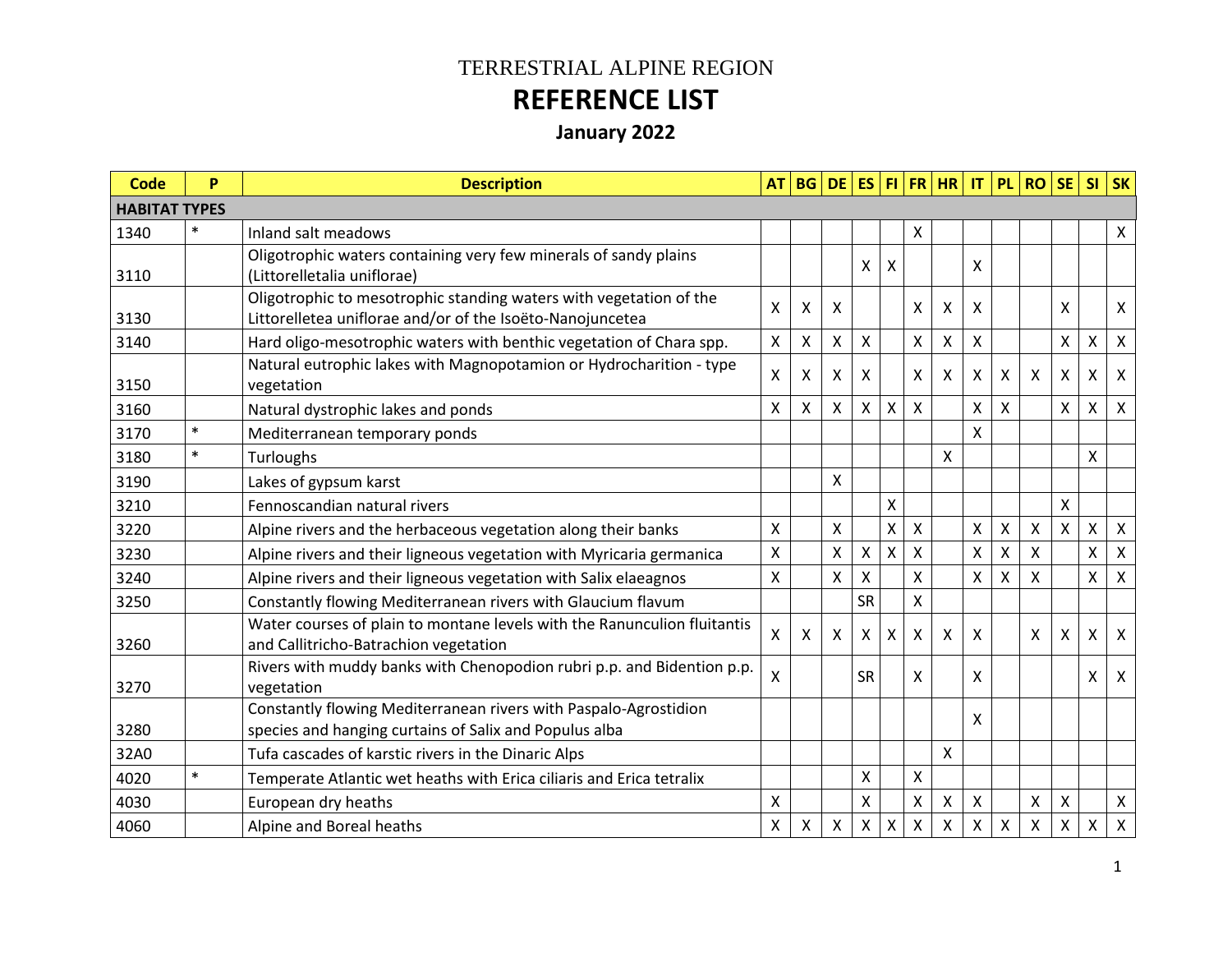| Code | P      | <b>Description</b>                                                                                                           | <b>AT</b>                 | <b>BG</b>                 | <b>DE</b>                 | <b>ES</b> |                    | $FI$ FR      | <b>HR</b>                 | IT | <b>PL</b> | <b>RO</b>          | <b>SE</b>                 | <b>SI</b>                 | <b>SK</b>    |
|------|--------|------------------------------------------------------------------------------------------------------------------------------|---------------------------|---------------------------|---------------------------|-----------|--------------------|--------------|---------------------------|----|-----------|--------------------|---------------------------|---------------------------|--------------|
| 4070 | $\ast$ | Bushes with Pinus mugo and Rhododendron hirsutum (Mugo-<br>Rhododendretum hirsuti)                                           | X                         | X                         | Χ                         |           |                    | X            | X                         | X  | X         | X                  |                           | X                         | $\mathsf{X}$ |
| 4080 |        | Sub-Arctic Salix spp. scrub                                                                                                  | X                         | X                         | $\boldsymbol{\mathsf{X}}$ |           | $\pmb{\mathsf{X}}$ | Χ            |                           | Χ  | X         | X                  | X                         |                           | $\mathsf{X}$ |
| 4090 |        | Endemic oro-Mediterranean heaths with gorse                                                                                  |                           | $\boldsymbol{\mathsf{X}}$ |                           | X         |                    | X            |                           | X  |           |                    |                           |                           |              |
| 40A0 | $\ast$ | Subcontinental peri-Pannonic scrub                                                                                           |                           | X                         |                           |           |                    |              |                           |    |           | X                  |                           |                           | $\mathsf{X}$ |
| 40B0 |        | Rhodope Potentilla fruticosa thickets                                                                                        |                           | $\mathsf{x}$              |                           |           |                    |              |                           |    |           |                    |                           |                           |              |
| 5110 |        | Stable xerothermophilous formations with Buxus sempervirens on rock<br>slopes (Berberidion p.p.)                             |                           |                           |                           | x         |                    | Χ            |                           | Χ  |           |                    |                           |                           |              |
| 5120 |        | Mountain Cytisus purgans formations                                                                                          |                           |                           |                           | Χ         |                    | X            |                           |    |           |                    |                           |                           |              |
| 5130 |        | Juniperus communis formations on heaths or calcareous grasslands                                                             | X                         | X                         |                           | X         |                    | X            | $\mathsf{X}$              | X  | X         |                    |                           | X                         | $\mathsf{X}$ |
| 5210 |        | Arborescent matorral with Juniperus spp.                                                                                     |                           | X                         |                           | X         |                    | $\mathsf{X}$ |                           | X  |           |                    |                           |                           |              |
| 6110 | $\ast$ | Rupicolous calcareous or basophilic grasslands of the Alysso-Sedion albi                                                     | X                         | X                         |                           | X         |                    | Χ            | X                         | X  |           | X                  |                           | Χ                         | $\mathsf{X}$ |
| 6130 |        | Calaminarian grasslands of the Violetalia calaminariae                                                                       | X                         |                           |                           |           |                    | X            |                           | X  |           |                    |                           | $\sf X$                   |              |
| 6140 |        | Siliceous Pyrenean Festuca eskia grasslands                                                                                  |                           |                           |                           | X         |                    | Χ            |                           |    |           |                    |                           |                           |              |
| 6150 |        | Siliceous alpine and boreal grasslands                                                                                       | $\pmb{\mathsf{X}}$        | $\pmb{\times}$            | X                         |           | $\mathsf{X}$       | $\mathsf{X}$ |                           | Χ  | Χ         | $\pmb{\mathsf{X}}$ | $\boldsymbol{\mathsf{X}}$ | $\pmb{\mathsf{X}}$        | $\mathsf{X}$ |
| 6170 |        | Alpine and subalpine calcareous grasslands                                                                                   | X                         | X                         | $\boldsymbol{\mathsf{X}}$ | X         |                    | Χ            | $\boldsymbol{\mathsf{X}}$ | X  | X         | X                  | $\boldsymbol{\mathsf{X}}$ | X                         | X            |
| 6190 |        | Rupicolous pannonic grasslands (Stipo-Festucetalia pallentis)                                                                | X                         |                           |                           |           |                    |              |                           |    |           | X                  |                           |                           | $\mathsf{X}$ |
| 6210 |        | Semi-natural dry grasslands and scrubland facies on calcareous<br>substrates (Festuco-Brometalia) (* important orchid sites) | X                         | X                         | $\boldsymbol{\mathsf{X}}$ | X         |                    | X            | X                         | X  | X         | X                  | X                         | X                         | $\mathsf{X}$ |
| 6220 | $\ast$ | Pseudo-steppe with grasses and annuals of the Thero-Brachypodietea                                                           |                           | $\boldsymbol{\mathsf{X}}$ |                           | X         |                    | X            |                           | X  |           |                    |                           |                           |              |
| 6230 | $\ast$ | Species-rich Nardus grasslands, on siliceous substrates in mountain<br>areas (and submountain areas, in Continental Europe)  | X                         | X                         | Χ                         | X         |                    | X            | X                         | Χ  | X         | X                  | X                         | x                         | $\mathsf{X}$ |
| 6240 | $\ast$ | Sub-Pannonic steppic grasslands                                                                                              | $\boldsymbol{\mathsf{X}}$ |                           |                           |           |                    |              |                           | X  |           |                    |                           |                           | $\mathsf{X}$ |
| 6270 | $\ast$ | Fennoscandian lowland species-rich dry to mesic grasslands                                                                   |                           |                           |                           |           |                    |              |                           |    |           |                    | X                         |                           |              |
| 62A0 |        | Eastern sub-Mediterranean dry grasslands (Scorzoneratalia villosae)                                                          |                           | X                         |                           |           |                    |              | $\pmb{\times}$            | Χ  |           |                    |                           | $\boldsymbol{\mathsf{X}}$ |              |
| 62D0 |        | Oro-Moesian acidophilous grasslands                                                                                          |                           | X                         |                           |           |                    |              |                           |    |           |                    |                           |                           |              |
| 6410 |        | Molinia meadows on calcareous, peaty or clayey-silt-laden soils<br>(Molinion caeruleae)                                      | $\boldsymbol{\mathsf{X}}$ | X                         | $\mathsf{X}$              | X         |                    | $\mathsf{X}$ | $\mathsf{X}$              | X  | X         | X                  | $\boldsymbol{\mathsf{X}}$ | X                         | $\mathsf{X}$ |
| 6420 |        | Mediterranean tall humid grasslands of the Molinio-Holoschoenion                                                             |                           |                           |                           | Χ         |                    |              |                           | Χ  |           |                    |                           |                           |              |
| 6430 |        | Hydrophilous tall herb fringe communities of plains and of the montane                                                       | X                         | X                         | X                         | X         | Χ                  | Χ            | $\pmb{\times}$            | X  | Χ         | $\pmb{\times}$     | $\boldsymbol{\mathsf{X}}$ | X                         | $\mathsf{X}$ |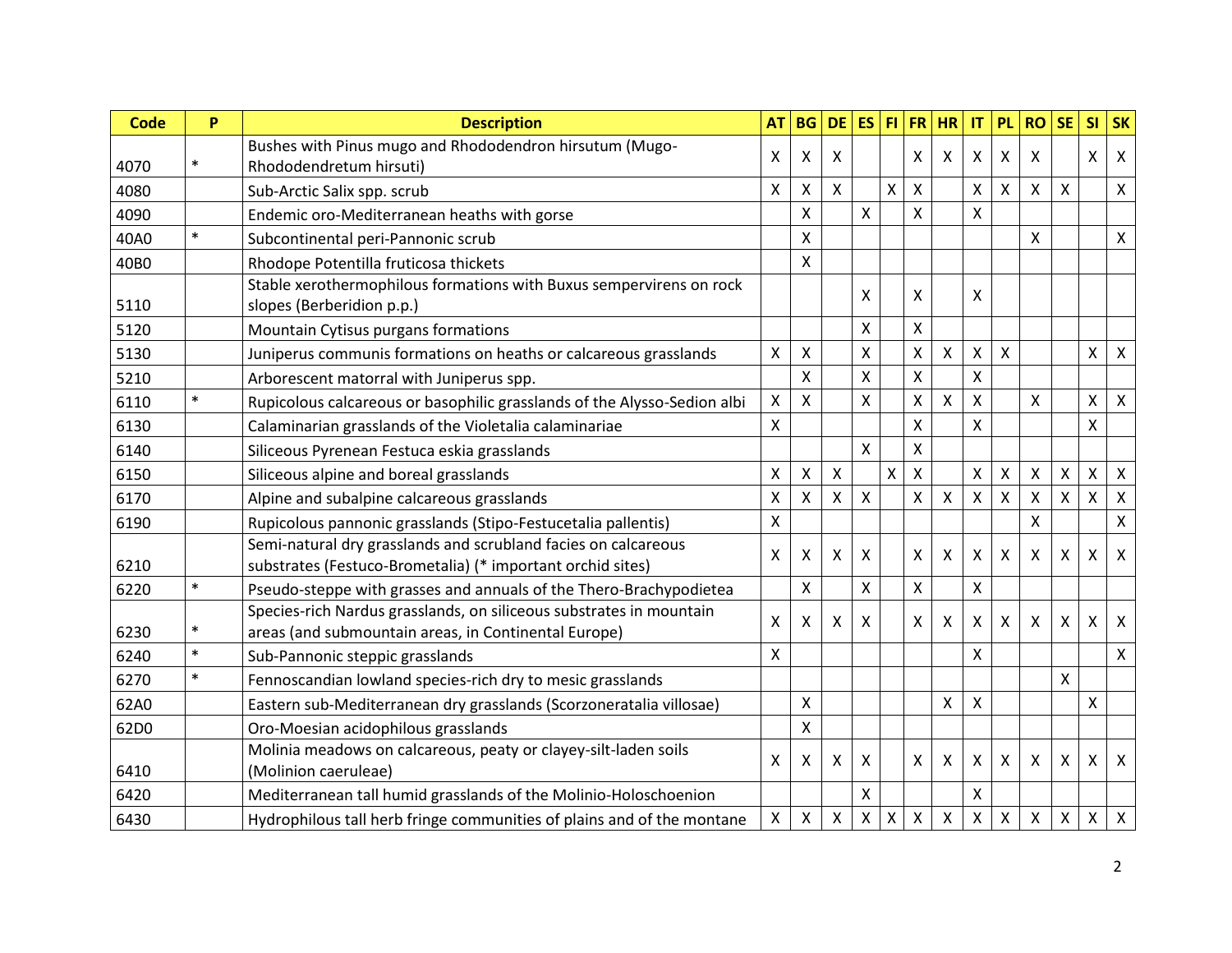| <b>Code</b> | P      | <b>Description</b>                                                                                         | <b>AT</b>                 | <b>BG</b>          | <b>DE</b>          | <b>ES</b>          |                    |                           | FI FR HR     | IT                 | <b>PL</b>    | <b>RO</b>                 | <b>SE</b>                 | SI                        | <b>SK</b>                 |
|-------------|--------|------------------------------------------------------------------------------------------------------------|---------------------------|--------------------|--------------------|--------------------|--------------------|---------------------------|--------------|--------------------|--------------|---------------------------|---------------------------|---------------------------|---------------------------|
|             |        | to alpine levels                                                                                           |                           |                    |                    |                    |                    |                           |              |                    |              |                           |                           |                           |                           |
| 6440        |        | Alluvial meadows of river valleys of the Cnidion dubii                                                     |                           |                    |                    |                    |                    |                           |              |                    |              | X                         |                           |                           |                           |
| 6450        |        | Northern boreal alluvial meadows                                                                           |                           |                    |                    |                    |                    |                           |              |                    |              |                           | $\mathsf{x}$              |                           |                           |
| 6510        |        | Lowland hay meadows (Alopecurus pratensis, Sanguisorba officinalis)                                        | X                         | X                  | X                  | Χ                  |                    | X                         | X            | Χ                  | Χ            | $\mathsf{X}$              |                           | X                         | $\pmb{\times}$            |
| 6520        |        | Mountain hay meadows                                                                                       | $\pmb{\mathsf{X}}$        | X                  | X                  | $\mathsf{X}$       |                    | $\mathsf{\chi}$           | $\mathsf{x}$ | $\mathsf{X}$       | $\mathsf{X}$ | $\mathsf{X}$              | $\mathsf{X}$              | $\mathsf{X}$              | $\boldsymbol{\mathsf{x}}$ |
| 7110        | $\ast$ | Active raised bogs                                                                                         | $\pmb{\mathsf{X}}$        |                    | X                  | <b>SR</b>          |                    | X                         | <b>SR</b>    | X                  | X            | $\boldsymbol{\mathsf{X}}$ |                           | $\boldsymbol{\mathsf{X}}$ | $\boldsymbol{\mathsf{x}}$ |
| 7120        |        | Degraded raised bogs still capable of natural regeneration                                                 | $\mathsf{X}$              |                    | $\mathsf{X}$       |                    |                    | $\mathsf{\chi}$           |              | X                  | X            | $\mathsf{X}$              |                           |                           | $\mathsf{X}$              |
| 7130        |        | Blanket bogs (* if active bog)                                                                             | SR                        |                    |                    |                    |                    |                           |              |                    |              |                           | $\mathsf{X}$              |                           |                           |
| 7140        |        | Transition mires and quaking bogs                                                                          | $\mathsf{X}$              | $\mathsf{x}$       | $\mathsf{x}$       | $\mathsf{x}$       | $\mathsf{X}$       | $\boldsymbol{\mathsf{X}}$ | $\mathsf{X}$ | X                  | Χ            | $\boldsymbol{\mathsf{X}}$ | $\mathsf{x}$              | $\boldsymbol{\mathsf{X}}$ | $\boldsymbol{\mathsf{X}}$ |
| 7150        |        | Depressions on peat substrates of the Rhynchosporion                                                       | $\pmb{\times}$            |                    | X                  |                    |                    | $\sf X$                   |              | Χ                  | X            | $\boldsymbol{\mathsf{X}}$ |                           | X                         | SR                        |
| 7160        |        | Fennoscandian mineral-rich springs and springfens                                                          |                           |                    |                    |                    | X                  |                           |              |                    |              |                           | $\boldsymbol{\mathsf{X}}$ |                           |                           |
|             |        | Calcareous fens with Cladium mariscus and species of the Caricion                                          | X                         |                    | X                  |                    |                    | $\times$                  |              | X                  |              |                           |                           | X                         | $\boldsymbol{\mathsf{X}}$ |
| 7210        | $\ast$ | davallianae                                                                                                |                           |                    |                    |                    |                    |                           |              |                    |              |                           |                           |                           |                           |
| 7220        | $\ast$ | Petrifying springs with tufa formation (Cratoneurion)                                                      | X                         | X                  | X                  | Χ                  | $\mathsf X$        | $\boldsymbol{\mathsf{X}}$ | X            | $\pmb{\mathsf{X}}$ | Χ            | $\boldsymbol{\mathsf{X}}$ |                           | X                         | X                         |
| 7230        |        | <b>Alkaline fens</b>                                                                                       | $\boldsymbol{\mathsf{X}}$ | $\pmb{\mathsf{X}}$ | $\pmb{\mathsf{X}}$ | $\pmb{\mathsf{X}}$ | $\mathsf{X}$       | $\pmb{\mathsf{X}}$        | $\mathsf{x}$ | $\pmb{\mathsf{X}}$ | X            | $\mathsf{X}$              | $\pmb{\chi}$              | $\pmb{\times}$            | $\mathsf{X}$              |
| 7240        | $\ast$ | Alpine pioneer formations of Caricion bicoloris-atrofuscae                                                 | X                         |                    | $\mathsf{x}$       | Χ                  | $\pmb{\mathsf{X}}$ | $\pmb{\mathsf{X}}$        |              | Χ                  |              | X                         | X                         |                           |                           |
| 7310        | $\ast$ | Aapa mires                                                                                                 |                           |                    |                    |                    | X                  |                           |              |                    |              |                           | Χ                         |                           |                           |
| 7320        | $\ast$ | Palsa mires                                                                                                |                           |                    |                    |                    | Χ                  |                           |              |                    |              |                           | X                         |                           |                           |
|             |        | Siliceous scree of the montane to snow levels (Androsacetalia alpinae                                      | X                         | X                  | X                  | <b>SR</b>          | X                  | $\boldsymbol{\mathsf{X}}$ |              | X                  | Χ            | X                         | X                         |                           | $\mathsf{X}$              |
| 8110        |        | and Galeopsietalia ladani)                                                                                 |                           |                    |                    |                    |                    |                           |              |                    |              |                           |                           |                           |                           |
|             |        | Calcareous and calcshist screes of the montane to alpine levels                                            | X                         | X                  | X                  | <b>SR</b>          |                    | X                         | X            | X                  | X            | $\boldsymbol{\mathsf{X}}$ | X                         | X                         | X                         |
| 8120        |        | (Thlaspietea rotundifolii)                                                                                 |                           |                    |                    |                    |                    |                           |              |                    |              |                           |                           |                           |                           |
| 8130        |        | Western Mediterranean and thermophilous scree                                                              |                           |                    |                    | X                  |                    | $\mathsf{X}$              |              | X                  |              |                           |                           |                           |                           |
| 8150        |        | Medio-European upland siliceous screes                                                                     | X                         |                    |                    |                    |                    | X                         |              |                    | Χ            |                           |                           |                           | Χ                         |
| 8160        | $\ast$ | Medio-European calcareous scree of hill and montane levels                                                 | X                         |                    | X                  |                    |                    |                           |              |                    | X            | $\boldsymbol{\mathsf{X}}$ |                           | $\boldsymbol{\mathsf{X}}$ | $\boldsymbol{\mathsf{X}}$ |
| 8210        |        | Calcareous rocky slopes with chasmophytic vegetation                                                       | Χ                         | X                  | $\pmb{\times}$     | Χ                  | Χ                  | $\boldsymbol{\mathsf{X}}$ | X            | Χ                  | Χ            | $\boldsymbol{\mathsf{X}}$ | Χ                         | X                         | $\pmb{\times}$            |
| 8220        |        | Siliceous rocky slopes with chasmophytic vegetation                                                        | $\pmb{\mathsf{X}}$        | X                  | $\mathsf{x}$       | X                  | $\mathsf{X}$       | $\boldsymbol{\mathsf{X}}$ |              | X                  | X            | $\pmb{\mathsf{X}}$        | $\pmb{\chi}$              | $\mathsf{X}$              | $\boldsymbol{\mathsf{x}}$ |
| 8230        |        | Siliceous rock with pioneer vegetation of the Sedo-Scleranthion or of the<br>Sedo albi-Veronicion dillenii | $\mathsf{X}$              | X                  |                    | X                  |                    | $\times$                  |              | X                  |              | X                         | X                         |                           | $\mathsf{X}$              |
| 8240        | $\ast$ | Limestone pavements                                                                                        | X                         |                    |                    |                    |                    | $\pmb{\times}$            |              | Χ                  |              |                           |                           | $\pmb{\times}$            |                           |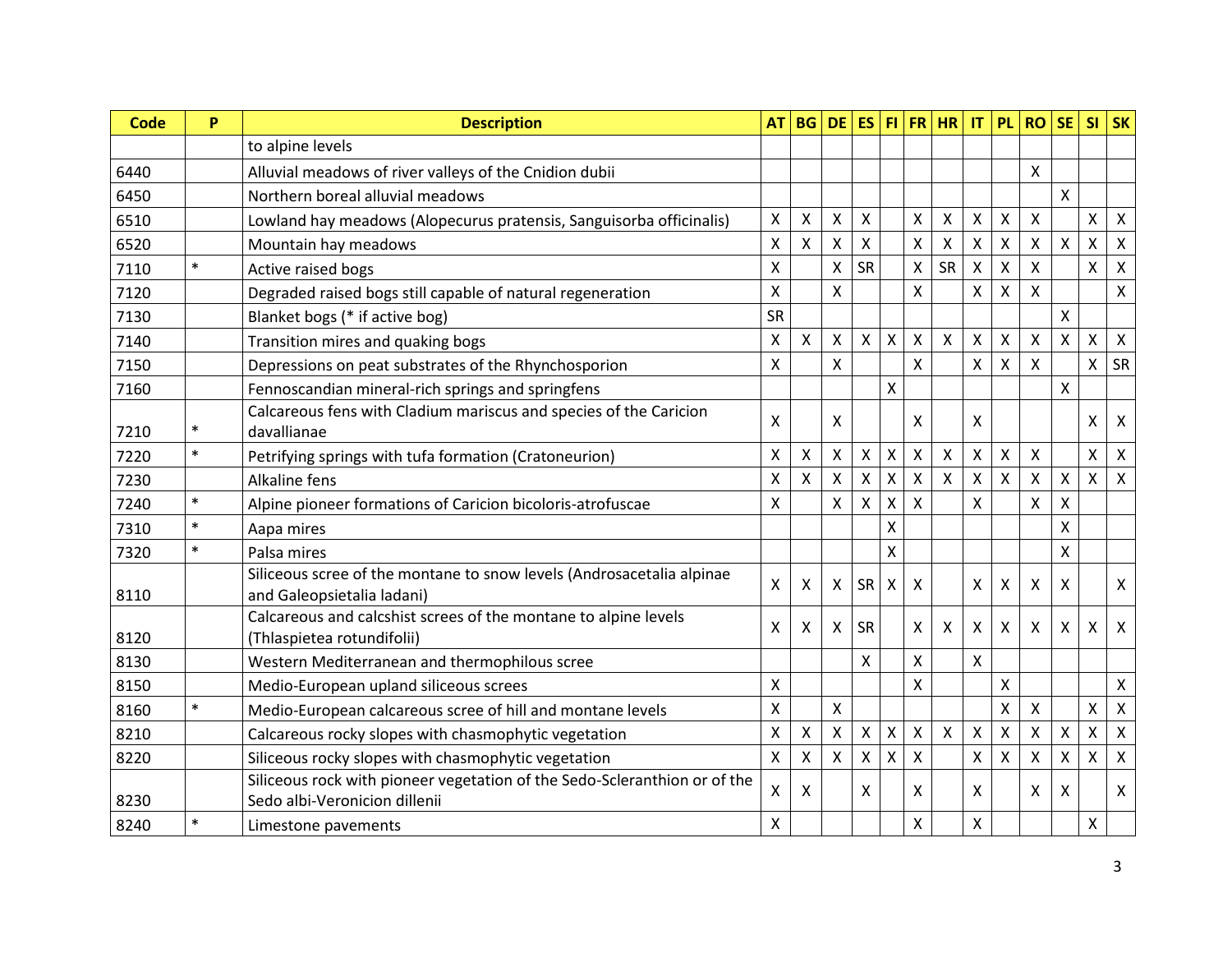| Code | P      | <b>Description</b>                                                         | <b>AT</b>                 | <b>BG</b>      | <b>DE</b>                 | <b>ES</b>                 |              | $FI$ $FR$      | <b>HR</b>                 | IT                      | <b>PL</b>               | <b>RO</b> | <b>SE</b>                 | <b>SI</b>          | <b>SK</b>      |
|------|--------|----------------------------------------------------------------------------|---------------------------|----------------|---------------------------|---------------------------|--------------|----------------|---------------------------|-------------------------|-------------------------|-----------|---------------------------|--------------------|----------------|
| 8310 |        | Caves not open to the public                                               | X                         | $\mathsf{x}$   | $\mathsf{x}$              | X                         |              | $\sf X$        | $\mathsf{x}$              | Χ                       | $\overline{\mathsf{X}}$ | $\sf X$   | $\boldsymbol{\mathsf{X}}$ | $\mathsf{X}$       | $\mathsf{X}$   |
| 8340 |        | Permanent glaciers                                                         | X                         |                | $\boldsymbol{\mathsf{X}}$ | X                         |              | Χ              |                           | Χ                       |                         |           | X                         | X                  |                |
| 9010 | $\ast$ | Western Taïga                                                              |                           |                |                           |                           | X            |                |                           |                         |                         |           | X                         |                    |                |
|      |        | Nordic subalpine/subarctic forests with Betula pubescens ssp.              |                           |                |                           |                           | X            |                |                           |                         |                         |           | X                         |                    |                |
| 9040 |        | czerepanovii                                                               |                           |                |                           |                           |              |                |                           |                         |                         |           |                           |                    |                |
| 9050 |        | Fennoscandian herb-rich forests with Picea abies                           |                           |                |                           |                           | $\mathsf{X}$ |                |                           |                         |                         |           | $\sf X$                   |                    |                |
| 9060 |        | Coniferous forests on, or connected to, glaciofluvial eskers               |                           |                |                           |                           |              |                |                           |                         |                         |           | $\mathsf{\chi}$           |                    |                |
| 9070 |        | Fennoscandian wooded pastures                                              |                           |                |                           |                           |              |                |                           |                         |                         |           | $\sf X$                   |                    |                |
| 9080 | $\ast$ | Fennoscandian deciduous swamp woods                                        |                           |                |                           |                           |              |                |                           |                         |                         |           | $\mathsf{x}$              |                    |                |
| 9110 |        | Luzulo-Fagetum beech forests                                               | X                         | X              | X                         |                           |              | $\mathsf{X}$   | $\boldsymbol{\mathsf{X}}$ | Χ                       | $\mathsf{\chi}$         | X         |                           | $\mathsf{X}$       | $\mathsf{X}$   |
|      |        | Atlantic acidophilous beech forests with Ilex and sometimes also Taxus     |                           |                |                           | x                         |              | X              |                           |                         |                         |           |                           |                    |                |
| 9120 |        | in the shrublayer (Quercion robori-petraeae or Ilici-Fagenion)             |                           |                |                           |                           |              |                |                           |                         |                         |           |                           |                    |                |
| 9130 |        | Asperulo-Fagetum beech forests                                             | $\mathsf{X}$              | X              | X                         | X                         |              | X              | SR                        | X                       | $\mathsf{\chi}$         | X         |                           |                    | $\pmb{\times}$ |
| 9140 |        | Medio-European subalpine beech woods with Acer and Rumex arifolius         | $\boldsymbol{\mathsf{X}}$ |                | $\pmb{\times}$            | <b>SR</b>                 |              | X              |                           | X                       | $\sf X$                 |           |                           |                    | X              |
| 9150 |        | Medio-European limestone beech forests of the Cephalanthero-Fagion         | X                         | X              | X                         | X                         |              | X              |                           | $\overline{\mathsf{x}}$ | $\mathsf{\chi}$         | X         |                           |                    | $\mathsf{x}$   |
|      |        | Sub-Atlantic and medio-European oak or oak-hornbeam forests of the         |                           |                |                           | X                         |              |                | SR                        | Χ                       |                         |           |                           |                    |                |
| 9160 |        | Carpinion betuli                                                           |                           |                |                           |                           |              |                |                           |                         |                         |           |                           |                    |                |
| 9170 |        | Galio-Carpinetum oak-hornbeam forests                                      | $\times$                  | X              |                           |                           |              |                |                           |                         | X                       | Χ         |                           |                    | $\mathsf{X}$   |
| 9180 | $\ast$ | Tilio-Acerion forests of slopes, screes and ravines                        | X                         | X              | $\boldsymbol{\mathsf{X}}$ | X                         |              | X              | $\boldsymbol{\mathsf{X}}$ | Χ                       | X                       | X         |                           | X                  | $\mathsf{X}$   |
| 91AA | $\ast$ | Eastern white oak woods                                                    |                           | X              |                           |                           |              |                |                           | X                       |                         |           |                           |                    |                |
| 91BA |        | Moesian silver fir forests                                                 |                           | X              |                           |                           |              |                |                           |                         |                         |           |                           |                    |                |
| 91CA |        | Rhodopide and Balkan Range Scots pine forests                              |                           | X              |                           |                           |              |                |                           |                         |                         |           |                           |                    |                |
| 91D0 | $\ast$ | Bog woodland                                                               | $\boldsymbol{\mathsf{X}}$ | $\pmb{\times}$ | $\boldsymbol{\mathsf{X}}$ |                           | Χ            | $\pmb{\times}$ | SR                        | $\pmb{\mathsf{X}}$      | $\pmb{\mathsf{X}}$      | X         | $\mathsf{\chi}$           | $\pmb{\mathsf{X}}$ | $\mathsf{X}$   |
|      |        | Alluvial forests with Alnus glutinosa and Fraxinus excelsior (Alno-Padion, | $\boldsymbol{\mathsf{X}}$ | X              | Χ                         | $\boldsymbol{\mathsf{X}}$ | X            | X              | X                         | Χ                       | X                       | X         | x                         | x                  | $\mathsf{X}$   |
| 91E0 | $\ast$ | Alnion incanae, Salicion albae)                                            |                           |                |                           |                           |              |                |                           |                         |                         |           |                           |                    |                |
|      |        | Riparian mixed forests of Quercus robur, Ulmus laevis and Ulmus minor,     |                           |                |                           |                           |              |                |                           |                         |                         |           |                           |                    |                |
|      |        | Fraxinus excelsior or Fraxinus angustifolia, along the great rivers        | X                         |                |                           |                           |              |                | X                         | Χ                       |                         |           |                           |                    | $\mathsf{X}$   |
| 91F0 |        | (Ulmenion minoris)                                                         |                           |                |                           |                           |              |                |                           |                         |                         |           |                           |                    |                |
| 91G0 | $\ast$ | Pannonic woods with Quercus petraea and Carpinus betulus                   | X                         | X              |                           |                           |              |                |                           |                         |                         |           |                           |                    | X              |
| 91H0 | $\ast$ | Pannonian woods with Quercus pubescens                                     | $\pmb{\times}$            | X              |                           |                           |              |                |                           | Χ                       |                         |           |                           |                    | $\mathsf{X}$   |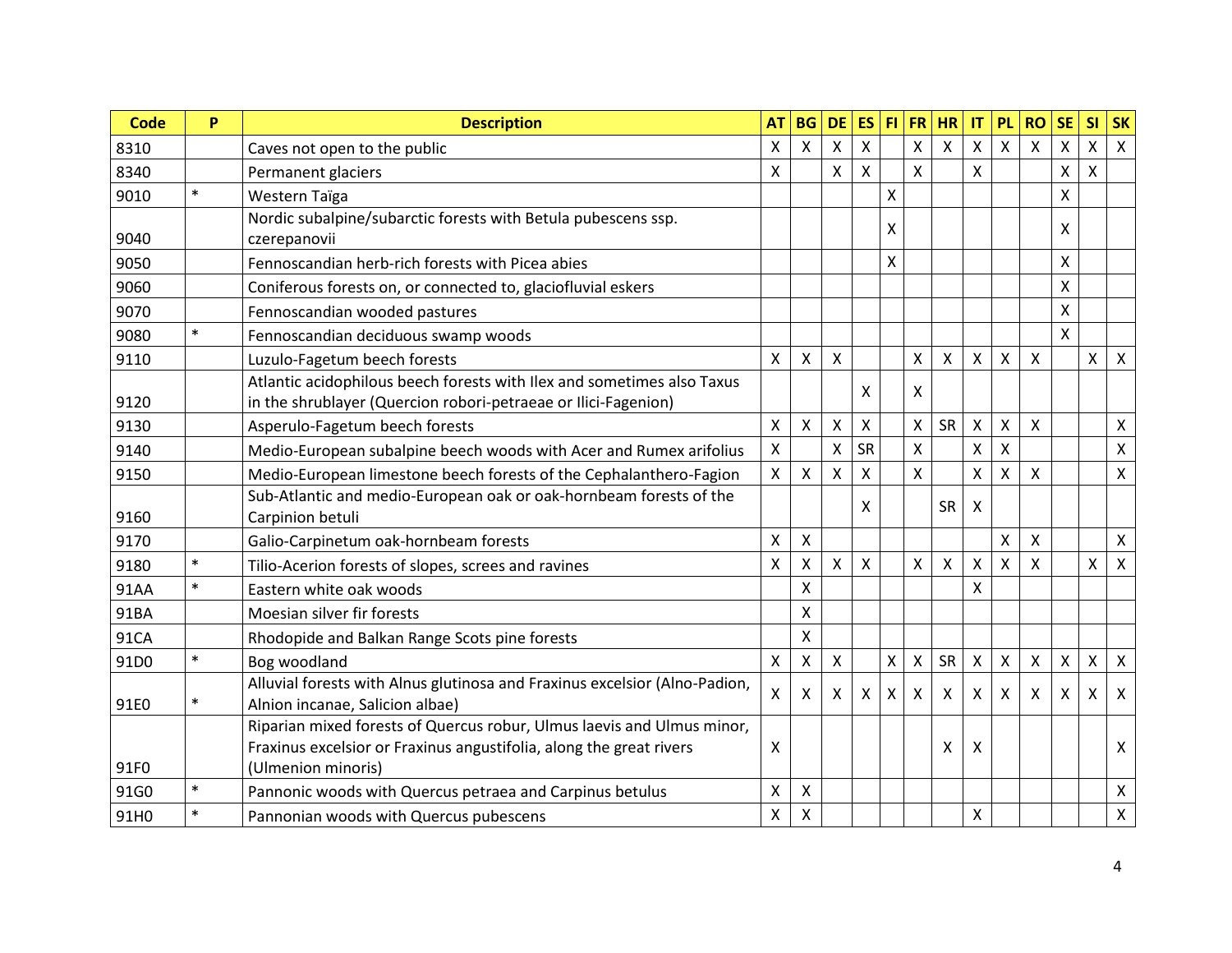| <b>Code</b>      | P      | <b>Description</b>                                                                                       | <b>AT</b>                 | <b>BG</b>                 | $DE$ ES                   |                    |   | $FI$ FR $HR$              | IT | <b>PL</b> | <b>RO</b> | <b>SE</b> | <b>SI</b>                 | <b>SK</b>    |
|------------------|--------|----------------------------------------------------------------------------------------------------------|---------------------------|---------------------------|---------------------------|--------------------|---|---------------------------|----|-----------|-----------|-----------|---------------------------|--------------|
| 9110             | $\ast$ | Euro-Siberian steppic woods with Quercus spp.                                                            |                           |                           |                           |                    |   |                           |    |           |           |           |                           | $\mathsf{X}$ |
| 91K0             |        | Illyrian Fagus sylvatica forests (Aremonio-Fagion)                                                       | $\pmb{\times}$            |                           |                           |                    |   | $\boldsymbol{\mathsf{X}}$ | Χ  |           | Χ         |           | X                         |              |
| 91L0             |        | Illyrian oak-hornbeam forests (Erythronio-Carpinion)                                                     | X                         |                           |                           |                    |   | $\boldsymbol{\mathsf{X}}$ | X  |           | X         |           | $\boldsymbol{\mathsf{X}}$ |              |
| 91M0             |        | Pannonian-Balkanic turkey oak-sessile oak forests                                                        | X                         | X                         |                           |                    |   | <b>SR</b>                 |    |           | X         |           |                           | $\mathsf{X}$ |
| 91Q0             |        | Western Carpathian calcicolous Pinus sylvestris forests                                                  |                           |                           |                           |                    |   |                           |    | X         | Χ         |           |                           | $\mathsf{X}$ |
| 91R0             |        | Dinaric dolomite Scots pine forests (Genisto januensis-Pinetum)                                          |                           |                           |                           |                    |   | $\boldsymbol{\mathsf{X}}$ |    |           |           |           | $\boldsymbol{\mathsf{X}}$ |              |
| 91V0             |        | Dacian Beech forests (Symphyto-Fagion)                                                                   |                           |                           |                           |                    |   |                           |    |           | X         |           |                           |              |
| 91W0             |        | Moesian beech forests                                                                                    |                           | X                         |                           |                    |   |                           |    |           |           |           |                           |              |
| 91Z0             |        | Moesian silver lime woods                                                                                |                           | $\mathsf{x}$              |                           |                    |   |                           |    |           |           |           |                           |              |
| 9210             | $\ast$ | Apennine beech forests with Taxus and Ilex                                                               |                           |                           |                           |                    |   |                           | Χ  |           |           |           |                           |              |
| 9220             | $\ast$ | Apennine beech forests with Abies alba and beech forests with Abies<br>nebrodensis                       |                           |                           |                           |                    |   |                           | X  |           |           |           |                           |              |
| 9240             |        |                                                                                                          |                           |                           |                           | X                  |   |                           |    |           |           |           |                           |              |
| 9260             |        | Quercus faginea and Quercus canariensis Iberian woods<br>Castanea sativa woods                           |                           | X                         |                           | X                  | X |                           | X  |           | X         |           |                           |              |
| 9270             |        |                                                                                                          |                           | X                         |                           |                    |   |                           |    |           |           |           |                           |              |
|                  |        | Hellenic beech forests with Abies borisii-regis                                                          |                           | X                         |                           | X                  | Χ |                           | Χ  |           |           |           |                           |              |
| 92A0             |        | Salix alba and Populus alba galleries<br>Platanus orientalis and Liquidambar orientalis woods (Platanion |                           |                           |                           |                    |   |                           |    |           |           |           |                           |              |
| 92C <sub>0</sub> |        | orientalis)                                                                                              |                           | X                         |                           |                    |   |                           |    |           |           |           |                           |              |
| 9340             |        | Quercus ilex and Quercus rotundifolia forests                                                            |                           |                           |                           | $\pmb{\mathsf{X}}$ | Χ |                           | Χ  |           |           |           |                           |              |
| 9410             |        | Acidophilous Picea forests of the montane to alpine levels (Vaccinio-<br>Piceetea)                       | $\boldsymbol{\mathsf{X}}$ | $\boldsymbol{\mathsf{X}}$ | X                         |                    | X | $\boldsymbol{\mathsf{X}}$ | X  | X         | X         |           | X                         | $\mathsf{X}$ |
| 9420             |        | Alpine Larix decidua and/or Pinus cembra forests                                                         | X                         |                           | $\boldsymbol{\mathsf{X}}$ |                    | Χ |                           | Χ  | X         | Χ         |           |                           | $\mathsf{X}$ |
| 9430             |        | Subalpine and montane Pinus uncinata forests (* if on gypsum or<br>limestone)                            | $\boldsymbol{\mathsf{X}}$ |                           |                           | X                  | X |                           | X  |           |           |           |                           |              |
| 9510             | $\ast$ | Southern Apennine Abies alba forests                                                                     |                           |                           |                           |                    |   |                           | X  |           |           |           |                           |              |
| 9530             | $\ast$ | (Sub-) Mediterranean pine forests with endemic black pines                                               | $\boldsymbol{\mathsf{X}}$ | $\boldsymbol{\mathsf{X}}$ |                           | Χ                  |   | $\boldsymbol{\mathsf{X}}$ | Χ  |           | Χ         |           | X                         |              |
| 9540             |        | Mediterranean pine forests with endemic Mesogean pines                                                   |                           |                           |                           |                    |   |                           | X  |           |           |           |                           |              |
| 9560             | $\ast$ | Endemic forests with Juniperus spp.                                                                      |                           | $\boldsymbol{\mathsf{X}}$ |                           | X                  | Χ |                           | X  |           |           |           |                           |              |
| 9580             | $\ast$ | Mediterranean Taxus baccata woods                                                                        |                           |                           |                           | X                  | X |                           |    |           |           |           |                           |              |
| 95A0             |        | High oro-Mediterranean pine forests                                                                      |                           | $\pmb{\times}$            |                           |                    |   |                           |    |           |           |           |                           |              |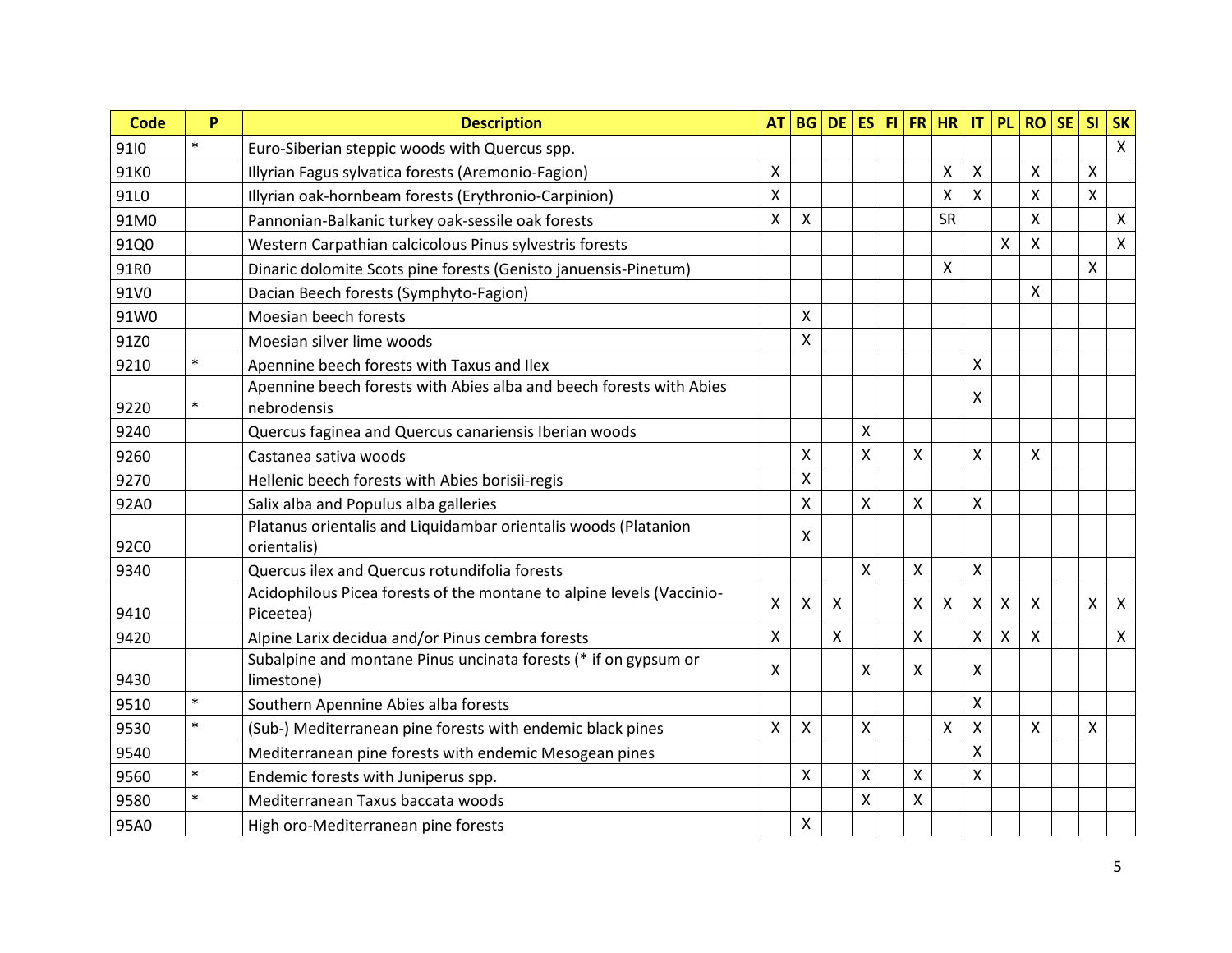| <b>Code</b>    | P      | <b>Description</b>            | <b>AT</b>                 |                           | BG DE ES           |                           |   |                           | $FI$ FR HR   | $\mathsf{I}\mathsf{T}$    | <b>PL</b>                 | <b>RO</b>          | <b>SE</b> | SI                        | <b>SK</b>                 |
|----------------|--------|-------------------------------|---------------------------|---------------------------|--------------------|---------------------------|---|---------------------------|--------------|---------------------------|---------------------------|--------------------|-----------|---------------------------|---------------------------|
| <b>MAMMALS</b> |        |                               |                           |                           |                    |                           |   |                           |              |                           |                           |                    |           |                           |                           |
| 1301           |        | Galemys pyrenaicus            |                           |                           |                    | Χ                         |   | Χ                         |              |                           |                           |                    |           |                           |                           |
| 1302           |        | Rhinolophus mehelyi           |                           | Χ                         |                    |                           |   |                           |              |                           |                           |                    |           |                           |                           |
| 1303           |        | Rhinolophus hipposideros      | Χ                         | Χ                         | X                  | X                         |   | $\boldsymbol{\mathsf{X}}$ | X            | Χ                         | $\boldsymbol{\mathsf{X}}$ | X                  |           | Χ                         | $\pmb{\times}$            |
| 1304           |        | Rhinolophus ferrumequinum     | Χ                         | Χ                         |                    | X                         |   | X                         | X            | Χ                         |                           | X                  |           | Χ                         | $\pmb{\times}$            |
| 1305           |        | Rhinolophus euryale           |                           | Χ                         |                    | $\pmb{\mathsf{X}}$        |   | Χ                         | Χ            | X                         |                           | X                  |           | X                         | $\pmb{\mathsf{X}}$        |
| 1306           |        | Rhinolophus blasii            |                           | Χ                         |                    |                           |   |                           |              |                           |                           | X                  |           |                           |                           |
| 1307           |        | Myotis blythii                | X                         | Χ                         |                    | X                         |   | Χ                         | Χ            | X                         |                           | X                  |           | X                         | $\boldsymbol{\mathsf{X}}$ |
| 1308           |        | Barbastella barbastellus      | $\boldsymbol{\mathsf{X}}$ | Χ                         | $\pmb{\mathsf{X}}$ | $\pmb{\mathsf{X}}$        |   | $\boldsymbol{\mathsf{X}}$ | Χ            | $\pmb{\mathsf{X}}$        | $\mathsf{X}$              | X                  |           | $\boldsymbol{\mathsf{X}}$ | $\boldsymbol{\mathsf{X}}$ |
| 1310           |        | Miniopterus schreibersii      | X                         | Χ                         |                    | X                         |   | Χ                         | X            | Χ                         |                           | X                  |           | X                         | $\pmb{\times}$            |
| 1316           |        | Myotis capaccinii             | $\pmb{\mathsf{X}}$        | X                         |                    |                           |   |                           | X            | X                         |                           | X                  |           | X                         |                           |
| 1318           |        | Myotis dasycneme              |                           |                           |                    |                           |   |                           |              |                           | <b>SR</b>                 | X                  |           |                           | $\pmb{\times}$            |
| 1321           |        | Myotis emarginatus            | $\pmb{\mathsf{X}}$        | X                         | Χ                  | X                         |   | $\boldsymbol{\mathsf{X}}$ | Χ            | $\pmb{\times}$            | $\mathsf{\chi}$           | X                  |           | $\pmb{\mathsf{X}}$        | $\pmb{\times}$            |
| 1323           |        | Myotis bechsteinii            | Χ                         | Χ                         | Χ                  | X                         |   | $\boldsymbol{\mathsf{X}}$ | X            | $\boldsymbol{\mathsf{X}}$ | $\boldsymbol{\mathsf{X}}$ | X                  |           | X                         | $\pmb{\times}$            |
| 1324           |        | Myotis myotis                 | $\pmb{\mathsf{X}}$        | $\pmb{\mathsf{X}}$        | X                  |                           |   | $\boldsymbol{\mathsf{X}}$ | X            | X                         | $\mathsf{X}$              | $\mathsf{X}$       |           | X                         | $\pmb{\times}$            |
| 1335           |        | Spermophilus citellus         | Χ                         | Χ                         |                    |                           |   |                           |              |                           |                           |                    |           |                           | $\pmb{\chi}$              |
| 1337           |        | Castor fiber                  | $\pmb{\mathsf{X}}$        |                           | Χ                  |                           |   | X                         |              |                           | $\boldsymbol{\mathsf{X}}$ | X                  |           |                           | $\pmb{\times}$            |
| 1352           | $\ast$ | Canis lupus                   |                           | $\pmb{\mathsf{X}}$        |                    |                           |   | $\boldsymbol{\mathsf{X}}$ | Χ            | $\pmb{\times}$            | $\boldsymbol{\mathsf{X}}$ | $\pmb{\mathsf{X}}$ |           | X                         | $\pmb{\times}$            |
| 1354           | $\ast$ | Ursus arctos                  | Χ                         | $\boldsymbol{\mathsf{X}}$ |                    | Χ                         |   | $\boldsymbol{\mathsf{X}}$ | $\mathsf{X}$ | $\pmb{\times}$            | $\boldsymbol{\mathsf{X}}$ | X                  |           | Χ                         | $\pmb{\times}$            |
| 1355           |        | Lutra lutra                   | $\pmb{\mathsf{X}}$        | Χ                         | Χ                  | $\boldsymbol{\mathsf{X}}$ | Χ | X                         | X            |                           | $\boldsymbol{\mathsf{X}}$ | X                  | Χ         | X                         | $\mathsf{X}$              |
| 1356           | $\ast$ | Mustela lutreola              |                           |                           |                    | $\pmb{\mathsf{X}}$        |   |                           |              |                           |                           |                    |           |                           |                           |
| 1361           |        | Lynx lynx                     | X                         | $\pmb{\mathsf{X}}$        |                    |                           |   | X                         | Χ            | $\pmb{\times}$            | $\boldsymbol{\mathsf{X}}$ | X                  | X         | $\pmb{\mathsf{X}}$        | $\pmb{\times}$            |
| 1371           |        | Rupicapra rupicapra balcanica |                           | Χ                         |                    |                           |   |                           |              |                           |                           |                    |           |                           |                           |
| 1374           | $\ast$ | Rupicapra pyrenaica ornata    |                           |                           |                    |                           |   |                           |              | X                         |                           |                    |           |                           |                           |
| 1911           | $\ast$ | Alopex lagopus                |                           |                           |                    |                           | Χ |                           |              |                           |                           |                    | Χ         |                           |                           |
| 1912           | $\ast$ | Gulo gulo                     |                           |                           |                    |                           | Χ |                           |              |                           |                           |                    | Χ         |                           |                           |
| 2612           |        | Microtus tatricus             |                           |                           |                    |                           |   |                           |              |                           | X                         | X                  |           |                           | $\pmb{\times}$            |
| 2635           |        | Vormela peregusna             |                           | Χ                         |                    |                           |   |                           |              |                           |                           |                    |           |                           |                           |
| 2647           | $\ast$ | <b>Bison bonasus</b>          |                           |                           |                    |                           |   |                           |              |                           | X                         | X                  |           |                           | $\pmb{\mathsf{X}}$        |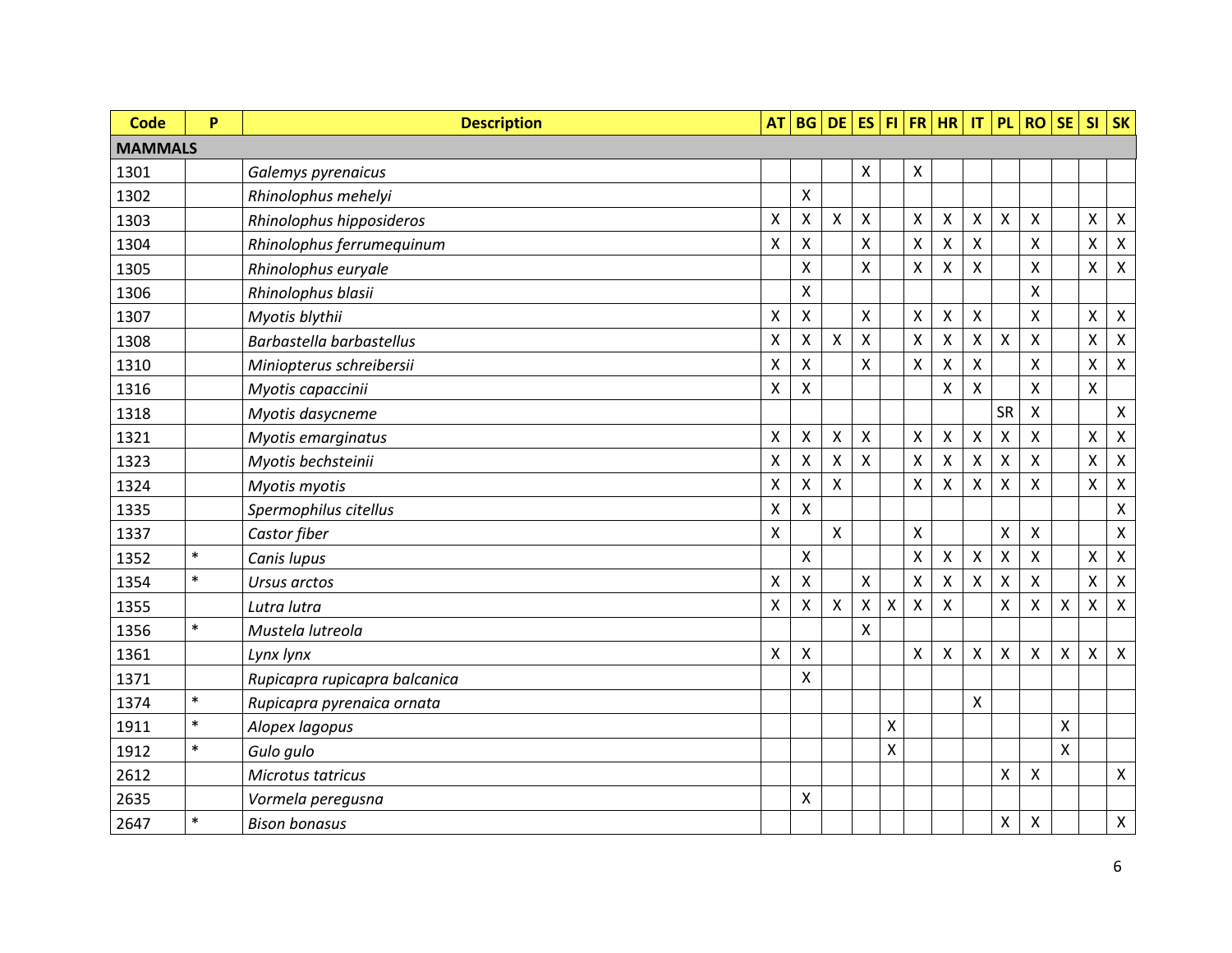| <b>Code</b>       | P      | <b>Description</b>           | <b>AT</b>    | <b>BG</b> | <b>DE</b>      | <b>ES</b> |                           | FI FR HR                  | $\mathsf{I}\mathsf{T}$  | <b>PL</b>                 | <b>RO</b> | <b>SE</b> | SI             | <b>SK</b>      |
|-------------------|--------|------------------------------|--------------|-----------|----------------|-----------|---------------------------|---------------------------|-------------------------|---------------------------|-----------|-----------|----------------|----------------|
| 4003              | $\ast$ | Marmota marmota latirostris  |              |           |                |           |                           |                           |                         | X                         |           |           |                | $\mathsf{X}$   |
| 4006              | $\ast$ | Rupicapra rupicapra tatrica  |              |           |                |           |                           |                           |                         | $\boldsymbol{\mathsf{X}}$ |           |           |                | $\pmb{\times}$ |
| 6338              |        | Dinaromys bogdanovi          |              |           |                |           |                           | $\mathsf{x}$              |                         |                           |           |           |                |                |
| <b>REPTILES</b>   |        |                              |              |           |                |           |                           |                           |                         |                           |           |           |                |                |
| 1217              |        | Testudo hermanni             |              | X         |                |           |                           |                           |                         |                           |           |           |                |                |
| 1219              |        | Testudo graeca               |              | X         |                |           |                           |                           |                         |                           |           |           |                |                |
| 1220              |        | Emys orbicularis             |              | X         |                |           | $\mathsf{\chi}$           |                           | X                       |                           |           |           | X              |                |
| 1279              |        | Elaphe quatuorlineata        |              |           |                |           |                           |                           | X                       |                           |           |           |                |                |
| 1298              |        | Vipera ursinii               |              |           |                |           | $\boldsymbol{\mathsf{X}}$ | $\mathsf{X}$              | X                       |                           |           |           |                |                |
| 5257              |        | Iberolacerta aranica         |              |           |                | Χ         | $\pmb{\mathsf{X}}$        |                           |                         |                           |           |           |                |                |
| 5258              |        | Iberolacerta aurelioi        |              |           |                | X         | $\pmb{\mathsf{X}}$        |                           |                         |                           |           |           |                |                |
| 5259              |        | Iberolacerta bonnali         |              |           |                | X         | X                         |                           |                         |                           |           |           |                |                |
| <b>AMPHIBIANS</b> |        |                              |              |           |                |           |                           |                           |                         |                           |           |           |                |                |
| 1166              |        | Triturus cristatus           | Χ            | X         | $\pmb{\times}$ |           | $\pmb{\times}$            |                           |                         | Χ                         | Χ         |           |                | $\mathsf{X}$   |
| 1167              |        | Triturus carnifex            | $\mathsf{X}$ |           |                |           |                           | $\mathsf{x}$              | $\mathsf{\overline{X}}$ |                           |           |           | $\pmb{\times}$ |                |
| 1169              | $\ast$ | Salamandra aurorae           |              |           |                |           |                           |                           | X                       |                           |           |           |                |                |
| 1171              |        | Triturus karelinii           |              | X         |                |           |                           |                           |                         |                           |           |           |                |                |
| 1175              |        | Salamandrina terdigitata     |              |           |                |           |                           |                           | X                       |                           |           |           |                |                |
| 1186              | $\ast$ | Proteus anguinus             |              |           |                |           |                           | $\mathsf{X}$              |                         |                           |           |           | $\mathsf{x}$   |                |
| 1188              |        | Bombina bombina              |              |           |                |           |                           |                           |                         |                           |           |           |                | $\mathsf{X}$   |
| 1193              |        | Bombina variegata            | X            | X         | $\pmb{\times}$ |           | $\pmb{\mathsf{X}}$        | $\boldsymbol{\mathsf{X}}$ |                         | X                         | Χ         |           | X              | $\mathsf{X}$   |
| 1199              | $\ast$ | Pelobates fuscus insubricus  |              |           |                |           |                           |                           | X                       |                           |           |           |                |                |
| 1215              |        | Rana latastei                |              |           |                |           |                           |                           | X                       |                           |           |           |                |                |
| 1993              |        | Triturus dobrogicus          |              |           |                |           |                           |                           |                         |                           |           |           |                | <b>SR</b>      |
| 2001              |        | Triturus montandoni          |              |           |                |           |                           |                           |                         | X                         | Χ         |           |                | $\mathsf{X}$   |
| 4008              |        | Triturus vulgaris ampelensis |              |           |                |           |                           |                           |                         |                           | X         |           |                |                |
| 5357              |        | Bombina pachypus             |              |           |                |           |                           |                           | Χ                       |                           |           |           |                |                |
| 5364              |        | Triturus macedonicus         |              | X         |                |           |                           |                           |                         |                           |           |           |                |                |
| 6211              |        | Speleomantes strinatii       |              |           |                |           | $\pmb{\mathsf{X}}$        |                           | Χ                       |                           |           |           |                |                |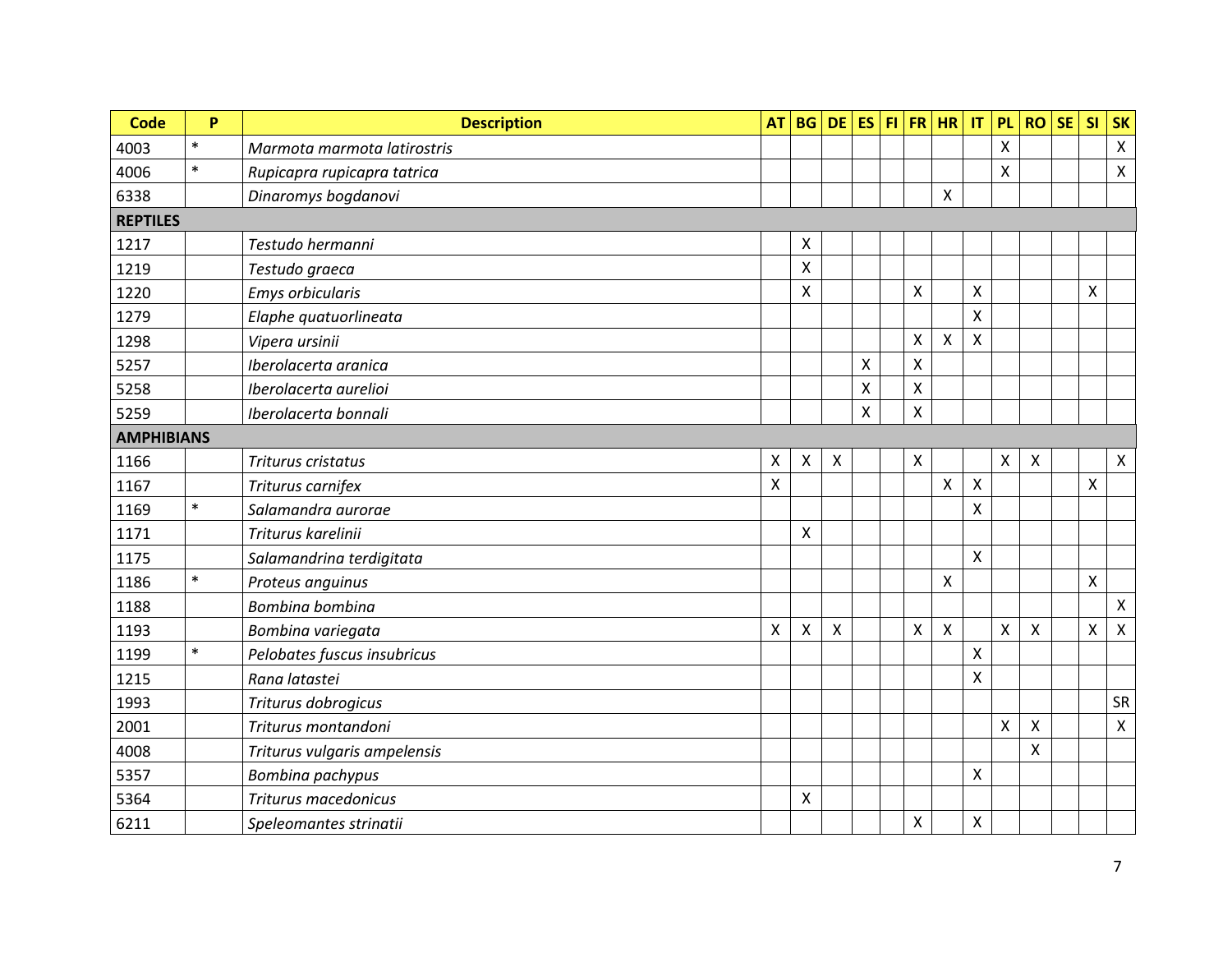| <b>Code</b> | P | <b>Description</b>         | AT                 |   |                    | BG DE ES FI FR HR IT |                           |                    |                    |   | PL ROSE                   |              | $SI$ SK                   |                           |
|-------------|---|----------------------------|--------------------|---|--------------------|----------------------|---------------------------|--------------------|--------------------|---|---------------------------|--------------|---------------------------|---------------------------|
| <b>FISH</b> |   |                            |                    |   |                    |                      |                           |                    |                    |   |                           |              |                           |                           |
| 1096        |   | Lampetra planeri           |                    |   |                    |                      | $\boldsymbol{\mathsf{X}}$ |                    |                    | X |                           |              |                           | $\pmb{\times}$            |
| 1097        |   | Lethenteron zanandreai     |                    |   |                    |                      |                           |                    | X                  |   |                           |              |                           |                           |
| 1098        |   | Eudontomyzon spp.          |                    |   |                    |                      |                           |                    |                    |   |                           |              | $\pmb{\mathsf{X}}$        |                           |
| 1103        |   | Alosa fallax               |                    |   |                    |                      |                           |                    | X                  |   |                           |              |                           |                           |
| 1105        |   | Hucho hucho                | X                  |   | X                  |                      |                           | X                  |                    |   | X                         |              | $\boldsymbol{\mathsf{X}}$ | $\boldsymbol{\mathsf{X}}$ |
| 1106        |   | Salmo salar                |                    |   |                    |                      | $\boldsymbol{\mathsf{X}}$ |                    |                    |   |                           | $\pmb{\chi}$ |                           |                           |
| 1107        |   | Salmo marmoratus           |                    |   |                    |                      |                           |                    | X                  |   |                           |              | X                         |                           |
| 1114        |   | Rutilus pigus              |                    |   |                    |                      |                           |                    | X                  |   |                           |              |                           |                           |
| 1129        |   | Phoxinellus spp.           |                    |   |                    |                      |                           | X                  |                    |   |                           |              |                           |                           |
| 1130        |   | Aspius aspius              |                    |   |                    |                      |                           |                    |                    | X |                           |              |                           | $\boldsymbol{\mathsf{X}}$ |
| 1136        |   | Rutilus rubilio            |                    |   |                    |                      |                           |                    | X                  |   |                           |              |                           |                           |
| 1137        |   | <b>Barbus plebejus</b>     |                    |   |                    |                      |                           |                    | $\pmb{\mathsf{X}}$ |   |                           |              | $\pmb{\mathsf{X}}$        |                           |
| 1138        |   | <b>Barbus meridionalis</b> | $\mathsf{X}$       | X |                    | X                    | $\pmb{\times}$            |                    |                    |   | $\mathsf{X}$              |              | $\pmb{\times}$            |                           |
| 1140        |   | Chondrostoma soetta        |                    |   |                    |                      |                           |                    | X                  |   |                           |              |                           |                           |
| 1141        |   | Chalcalburnus chalcoides   |                    |   |                    |                      |                           |                    |                    |   |                           |              | $\boldsymbol{\mathsf{X}}$ |                           |
| 1145        |   | Misgurnus fossilis         |                    |   |                    |                      |                           | X                  |                    |   |                           |              | $\pmb{\times}$            | $\pmb{\times}$            |
| 1146        |   | Sabanejewia aurata         |                    | X |                    |                      |                           |                    |                    |   | $\boldsymbol{\mathsf{X}}$ |              |                           |                           |
| 1149        |   | Cobitis taenia             | $\pmb{\mathsf{X}}$ | X |                    |                      |                           |                    |                    | Χ | $\pmb{\chi}$              |              |                           | $\pmb{\times}$            |
| 1157        |   | Gymnocephalus schraetzer   |                    |   |                    |                      |                           |                    |                    |   |                           |              |                           | $\pmb{\mathsf{X}}$        |
| 1160        |   | Zingel streber             | X                  |   |                    |                      |                           |                    |                    |   |                           |              | $\boldsymbol{\mathsf{X}}$ | $\pmb{\times}$            |
| 1163        |   | Cottus gobio               | $\pmb{\mathsf{X}}$ | Χ | $\pmb{\mathsf{X}}$ |                      | $\pmb{\mathsf{X}}$        | $\pmb{\mathsf{X}}$ | $\pmb{\mathsf{X}}$ | X | $\pmb{\chi}$              | $\pmb{\chi}$ | X                         | $\pmb{\chi}$              |
| 1991        |   | Sabanejewia larvata        |                    |   |                    |                      |                           |                    | X                  |   |                           |              |                           |                           |
| 2484        |   | Eudontomyzon mariae        | $\pmb{\mathsf{X}}$ |   |                    |                      |                           |                    |                    | X | $\mathsf{X}$              |              |                           | $\pmb{\chi}$              |
| 2485        |   | Eudontomyzon vladykovi     |                    |   |                    |                      |                           | X                  |                    |   | <b>SR</b>                 |              |                           |                           |
| 2533        |   | Cobitis elongata           |                    |   |                    |                      |                           | X                  |                    |   |                           |              | $\pmb{\mathsf{X}}$        |                           |
| 4123        |   | Eudontomyzon danfordi      |                    |   |                    |                      |                           |                    |                    |   | X                         |              |                           | $\pmb{\times}$            |
| 5086        |   | <b>Barbus caninus</b>      |                    |   |                    |                      |                           |                    | X                  |   |                           |              |                           |                           |
| 5088        |   | <b>Barbus cyclolepis</b>   |                    | Χ |                    |                      |                           |                    |                    |   |                           |              |                           |                           |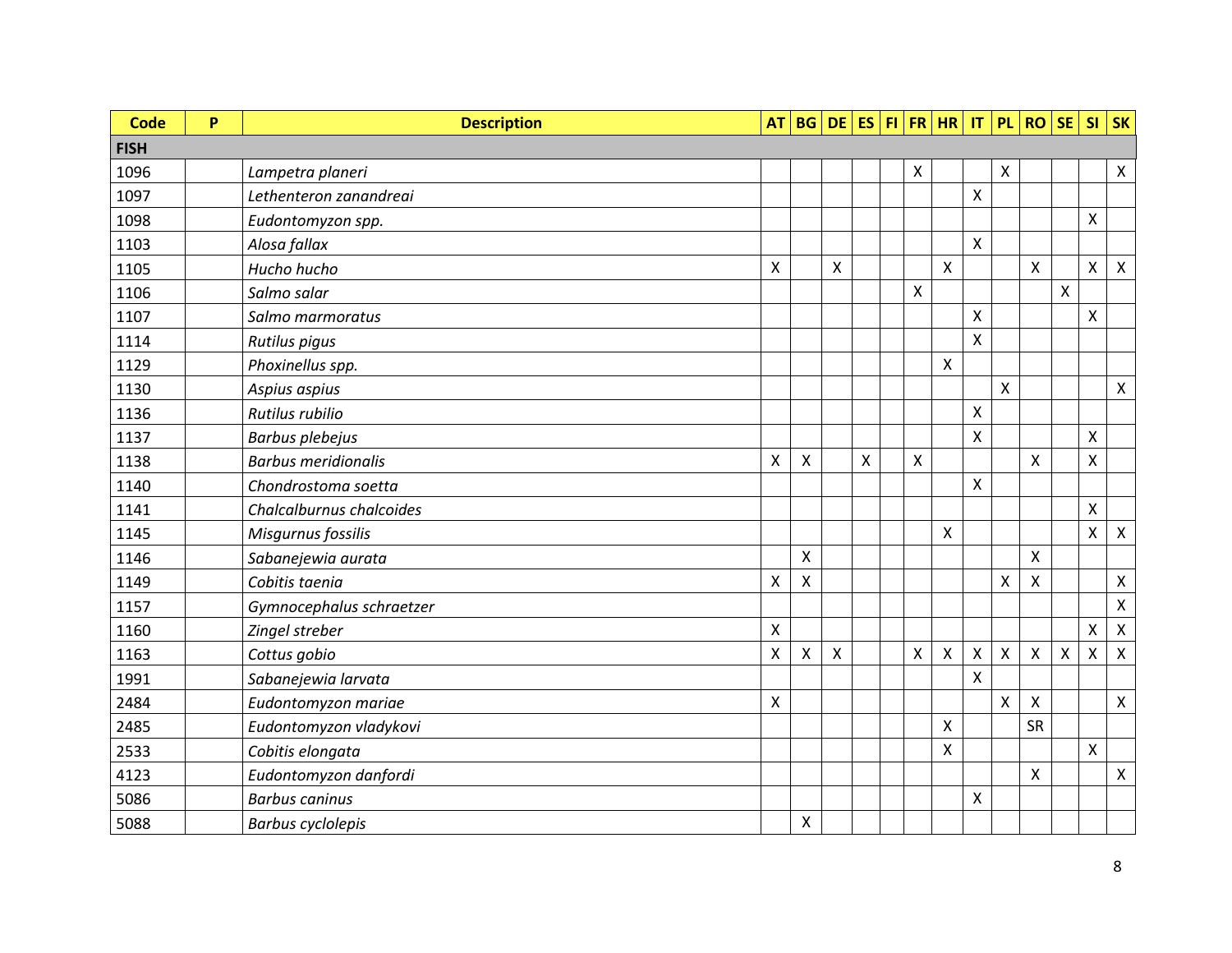| <b>Code</b>          | P | <b>Description</b>         | <b>AT</b>                 | <b>BG</b> |   | $DE$ ES |                           | $H $ FR $H$               | $\mathsf{I}\mathsf{T}$ | <b>PL</b>          | <b>RO</b>          | <b>SE</b>                 | <b>SI</b>                 | <b>SK</b>        |
|----------------------|---|----------------------------|---------------------------|-----------|---|---------|---------------------------|---------------------------|------------------------|--------------------|--------------------|---------------------------|---------------------------|------------------|
| 5097                 |   | <b>Barbus tyberinus</b>    |                           |           |   |         |                           |                           | <b>SR</b>              |                    |                    |                           |                           |                  |
| 5197                 |   | Sabanejewia balcanica      |                           |           |   |         |                           |                           |                        |                    |                    |                           | Χ                         | $\boldsymbol{X}$ |
| 5261                 |   | <b>Barbus balcanicus</b>   |                           |           |   |         |                           | $\boldsymbol{\mathsf{X}}$ |                        |                    |                    |                           |                           |                  |
| 5264                 |   | <b>Barbus carpathicus</b>  |                           |           |   |         |                           |                           |                        | Χ                  | Χ                  |                           |                           | X                |
| 5289                 |   | Alburnus mento             | X                         |           |   |         |                           |                           |                        |                    |                    |                           |                           |                  |
| 5291                 |   | Alburnus sarmaticus        |                           |           |   |         |                           | $\pmb{\times}$            |                        |                    |                    |                           |                           |                  |
| 5292                 |   | Parachondrostoma miegii    |                           |           |   | X       |                           |                           |                        |                    |                    |                           |                           |                  |
| 5304                 |   | Cobitis bilineata          |                           |           |   |         |                           |                           | X                      |                    |                    |                           |                           |                  |
| 5317                 |   | Cottus hispaniolensis      |                           |           |   | Χ       | X                         |                           |                        |                    |                    |                           |                           |                  |
| 5318                 |   | Cottus aturi               |                           |           |   | X       | Χ                         |                           |                        |                    |                    |                           |                           |                  |
| 5323                 |   | Cottus transsilvaniae      |                           |           |   |         |                           |                           |                        |                    | X                  |                           |                           |                  |
| 5329                 |   | Romanogobio vladykovi      | X                         |           |   |         |                           |                           |                        |                    |                    |                           |                           | $\mathsf{X}$     |
| 5331                 |   | Telestes muticellus        |                           |           |   |         |                           |                           | Χ                      |                    |                    |                           |                           |                  |
| 5339                 |   | Rhodeus amarus             | X                         | X         |   |         |                           |                           |                        |                    |                    |                           | Χ                         | $\mathsf{X}$     |
| 5345                 |   | Rutilus virgo              | Χ                         |           |   |         |                           | $\boldsymbol{\mathsf{X}}$ |                        |                    |                    |                           | $\boldsymbol{\mathsf{X}}$ | $\mathsf{X}$     |
| 5349                 |   | Salmo cetti                |                           |           |   |         |                           |                           | X                      |                    |                    |                           |                           |                  |
| 5962                 |   | Protochondrostoma genei    |                           |           |   |         |                           |                           | X                      |                    |                    |                           |                           |                  |
| 6143                 |   | Romanogobio kesslerii      | $\pmb{\times}$            |           |   |         |                           |                           |                        |                    | X                  |                           | X                         | $\mathsf{X}$     |
| 6145                 |   | Romanogobio uranoscopus    | Χ                         | X         |   |         |                           | $\boldsymbol{\mathsf{X}}$ |                        |                    | Χ                  |                           | X                         | $\mathsf{X}$     |
| 6146                 |   | Rutilus meidingeri         | Χ                         |           |   |         |                           |                           |                        |                    |                    |                           |                           |                  |
| 6147                 |   | Telestes souffia           | $\boldsymbol{\mathsf{X}}$ | SR        |   |         | $\boldsymbol{\mathsf{X}}$ |                           |                        |                    | X                  |                           | $\pmb{\times}$            |                  |
| 6150                 |   | Parachondrostoma toxostoma |                           |           |   |         | $\boldsymbol{\mathsf{X}}$ |                           |                        |                    |                    |                           |                           |                  |
| 6155                 |   | Achondrostoma arcasii      |                           |           |   | X       |                           |                           |                        |                    |                    |                           |                           |                  |
| 6904                 |   | Cobitis jadovaensis        |                           |           |   |         |                           | $\pmb{\times}$            |                        |                    |                    |                           |                           |                  |
| <b>INVERTEBRATES</b> |   |                            |                           |           |   |         |                           |                           |                        |                    |                    |                           |                           |                  |
| 1013                 |   | Vertigo geyeri             | $\boldsymbol{\mathsf{X}}$ |           | X |         | $\pmb{\mathsf{X}}$        |                           | Χ                      | Χ                  |                    | $\boldsymbol{\mathsf{X}}$ | Χ                         | $\mathsf{X}$     |
| 1014                 |   | Vertigo angustior          | X                         |           | X |         | $\mathsf{X}$              |                           | Χ                      | $\pmb{\mathsf{X}}$ | X                  |                           | $\pmb{\times}$            | $\mathsf{X}$     |
| 1015                 |   | Vertigo genesii            |                           |           |   |         |                           |                           | X                      |                    |                    | $\mathsf{\chi}$           |                           |                  |
| 1016                 |   | Vertigo moulinsiana        | X                         |           |   | SR      |                           |                           | X                      |                    | $\pmb{\mathsf{X}}$ |                           |                           | $\mathsf{X}$     |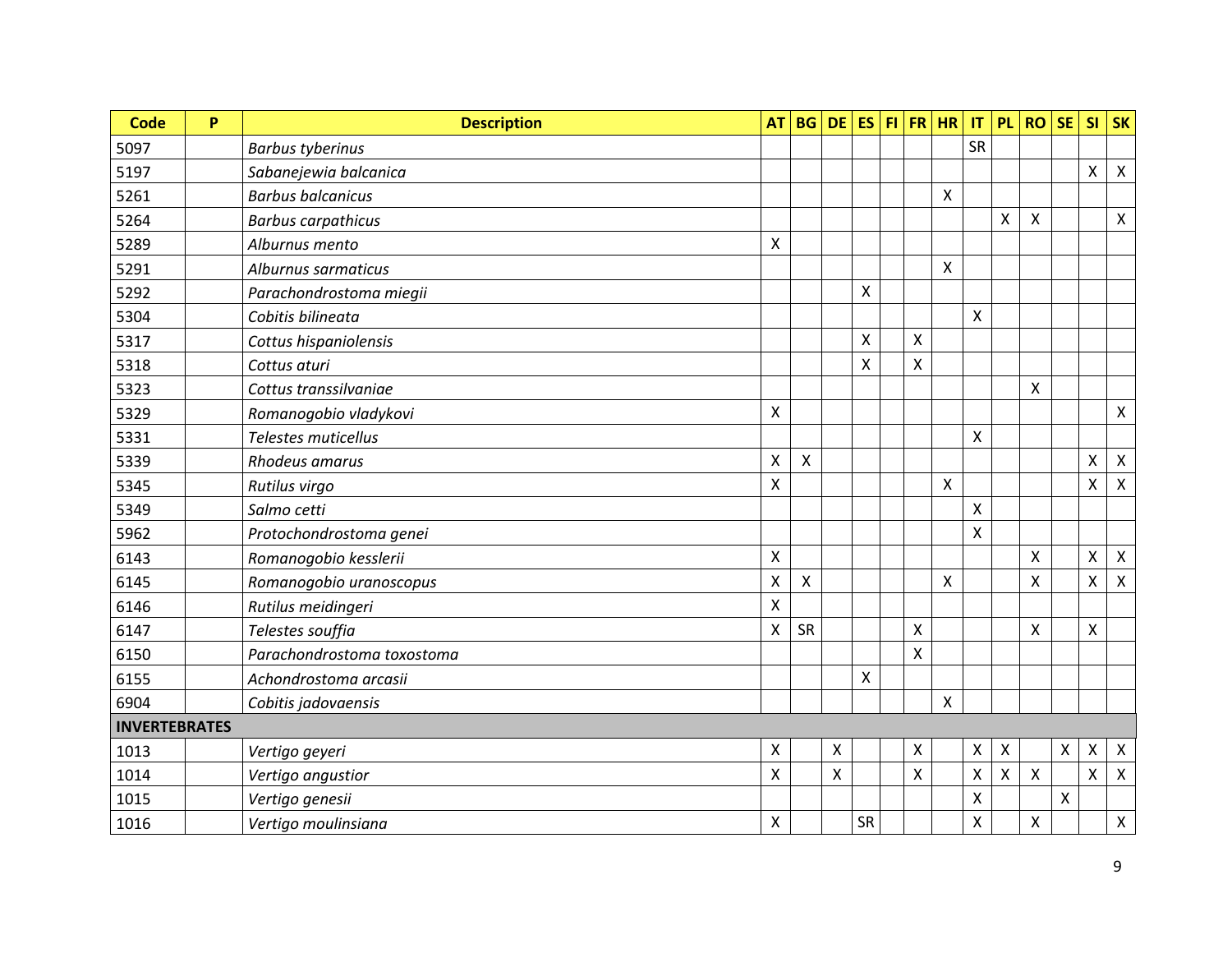| <b>Code</b> | P      | <b>Description</b>           | <b>AT</b>          | <b>BG</b>                 | <b>DE</b>                 | <b>ES</b>    | F1                        | <b>FR</b>    | <b>HR</b>                 | IT | PL                        | <b>RO</b> | <b>SE</b>                 | <b>SI</b>                 | <b>SK</b>                 |
|-------------|--------|------------------------------|--------------------|---------------------------|---------------------------|--------------|---------------------------|--------------|---------------------------|----|---------------------------|-----------|---------------------------|---------------------------|---------------------------|
| 1029        |        | Margaritifera margaritifera  |                    |                           |                           |              | $\boldsymbol{\mathsf{X}}$ |              |                           |    |                           |           | $\boldsymbol{\mathsf{X}}$ |                           |                           |
| 1032        |        | Unio crassus                 | X                  | X                         |                           |              |                           |              | $\boldsymbol{\mathsf{X}}$ |    | X                         |           |                           | X                         | $\mathsf{X}$              |
| 1037        |        | Ophiogomphus cecilia         | $\mathsf{X}$       |                           |                           |              |                           |              |                           |    | <b>SR</b>                 | X         |                           |                           | $\pmb{\times}$            |
| 1041        |        | Oxygastra curtisii           |                    |                           |                           |              |                           | Χ            |                           | Χ  |                           |           |                           |                           |                           |
| 1042        |        | Leucorrhinia pectoralis      | $\pmb{\times}$     |                           |                           |              |                           |              |                           | X  |                           | X         |                           |                           | $\mathsf{X}$              |
| 1044        |        | Coenagrion mercuriale        | $\mathsf{X}$       |                           | X                         |              |                           | X            |                           |    |                           |           |                           |                           |                           |
| 1045        |        | Coenagrion hylas             | $\mathsf{X}$       |                           |                           |              |                           |              |                           |    |                           |           |                           |                           |                           |
| 1059        |        | Maculinea teleius            | $\pmb{\times}$     |                           | X                         |              |                           | X            |                           | X  | Χ                         | Χ         |                           | Χ                         | $\boldsymbol{\mathsf{X}}$ |
| 1060        |        | Lycaena dispar               | $\mathsf{X}$       | X                         |                           |              |                           | X            | $\pmb{\times}$            | X  | $\mathsf{\chi}$           | Χ         |                           | $\mathsf{X}$              | $\pmb{\times}$            |
| 1061        |        | Maculinea nausithous         | $\pmb{\times}$     |                           | X                         |              |                           | X            |                           |    | X                         | Χ         |                           |                           | $\pmb{\times}$            |
| 1062        |        | Melanargia arge              |                    |                           |                           |              |                           |              |                           | X  |                           |           |                           |                           |                           |
| 1065        |        | Euphydryas aurinia           | $\mathsf{X}$       | X                         | $\boldsymbol{\mathsf{X}}$ | $\mathsf{X}$ |                           | X            | $\boldsymbol{\mathsf{X}}$ | X  | <b>SR</b>                 | X         |                           | $\boldsymbol{\mathsf{X}}$ |                           |
| 1071        |        | Coenonympha oedippus         | $\mathsf{X}$       |                           |                           |              |                           | $\mathsf{X}$ |                           | X  |                           |           |                           | $\boldsymbol{\mathsf{X}}$ |                           |
| 1072        |        | Erebia calcaria              | $\pmb{\mathsf{X}}$ |                           |                           |              |                           |              |                           | X  |                           |           |                           | $\pmb{\times}$            |                           |
| 1073        |        | Erebia christi               |                    |                           |                           |              |                           |              |                           | X  |                           |           |                           |                           |                           |
| 1074        |        | Eriogaster catax             | $\mathsf{X}$       | $\sf X$                   |                           | X            |                           | X            | $\boldsymbol{\mathsf{X}}$ | X  |                           |           |                           | <b>SR</b>                 | $\mathsf{X}$              |
| 1075        |        | Graellsia isabellae          |                    |                           |                           | Χ            |                           | Χ            |                           |    |                           |           |                           |                           |                           |
| 1079        |        | Limoniscus violaceus         | $\pmb{\times}$     |                           |                           |              |                           |              |                           |    |                           |           |                           |                           | $\mathsf{X}$              |
| 1080        | $\ast$ | Carabus olympiae             |                    |                           |                           |              |                           |              |                           | X  |                           |           |                           |                           |                           |
| 1082        |        | Graphoderus bilineatus       | $\pmb{\mathsf{X}}$ |                           |                           |              |                           |              |                           |    |                           |           |                           |                           | $\mathsf{X}$              |
| 1083        |        | Lucanus cervus               | X                  | X                         |                           | Χ            |                           | Χ            | $\boldsymbol{\mathsf{X}}$ | Χ  |                           | Χ         |                           | X                         | $\pmb{\mathsf{X}}$        |
| 1084        | $\ast$ | Osmoderma eremita            | X                  | X                         |                           | X            |                           | X            |                           | Χ  | X                         | X         |                           | X                         | $\pmb{\times}$            |
| 1085        |        | <b>Buprestis splendens</b>   | X                  |                           |                           |              |                           |              |                           |    |                           |           |                           |                           |                           |
| 1086        |        | Cucujus cinnaberinus         | X                  | X                         | $\pmb{\times}$            |              |                           |              | <b>SR</b>                 |    | $\boldsymbol{\mathsf{X}}$ | Χ         |                           | X                         | $\pmb{\times}$            |
| 1087        | $\ast$ | Rosalia alpina               | X                  | $\boldsymbol{\mathsf{X}}$ | $\mathsf{x}$              | Χ            |                           | X            | $\pmb{\times}$            | Χ  | $\mathsf{\chi}$           | X         |                           | $\mathsf{X}$              | $\mathsf{X}$              |
| 1088        |        | Cerambyx cerdo               | X                  | X                         |                           | Χ            |                           | Χ            | $\pmb{\times}$            | Χ  | X                         | Χ         |                           |                           | $\boldsymbol{\mathsf{X}}$ |
| 1092        |        | Austropotamobius pallipes    | X                  |                           |                           | X            |                           | X            | $\pmb{\times}$            | X  |                           |           |                           | X                         |                           |
| 1093        | $\ast$ | Austropotamobius torrentium  | X                  | X                         | X                         |              |                           |              | X                         | X  |                           | X         |                           | Χ                         | $\pmb{\times}$            |
| 1915        | $\ast$ | Helicopsis striata austriaca | X                  |                           |                           |              |                           |              |                           |    |                           |           |                           |                           |                           |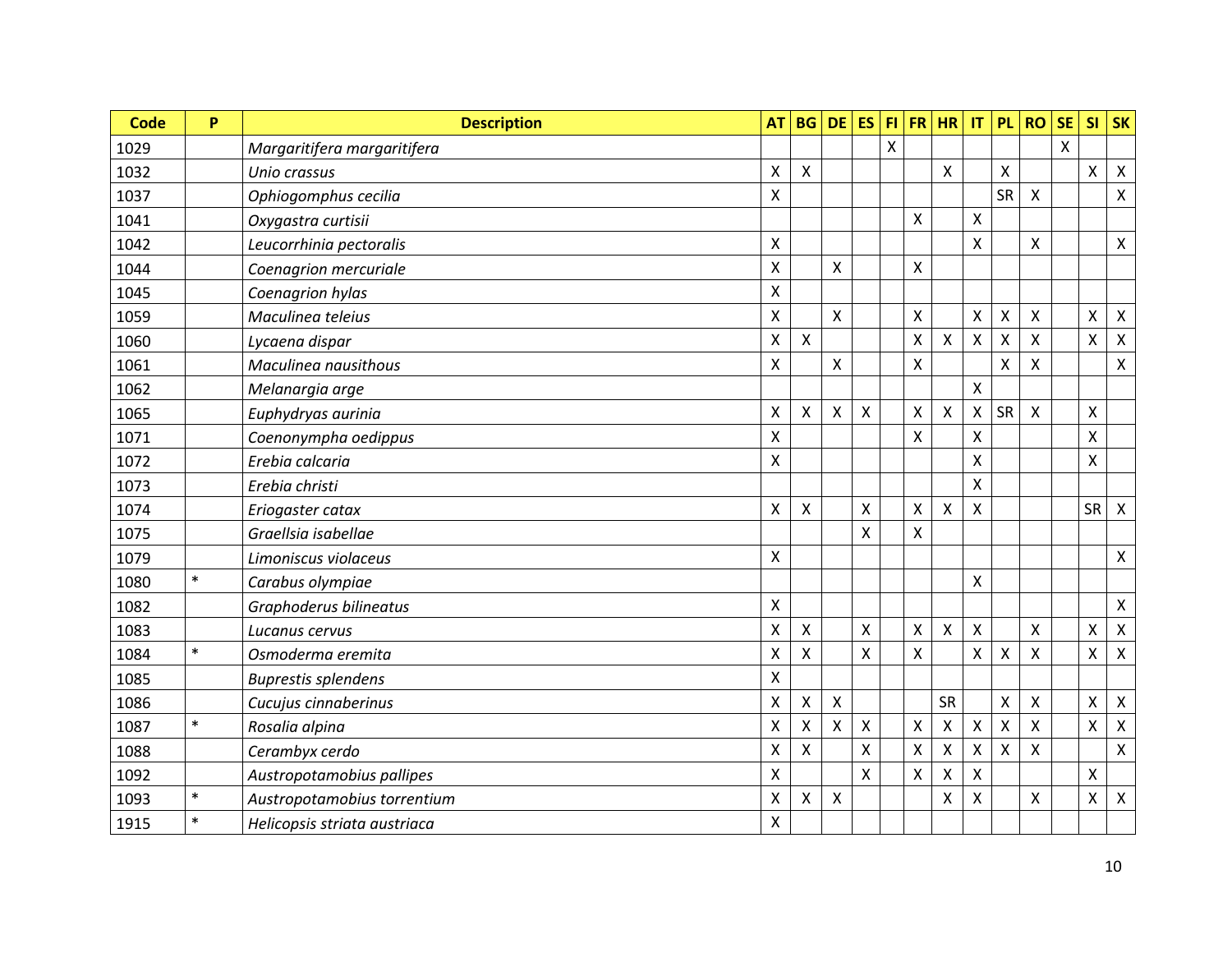| <b>Code</b> | P      | <b>Description</b>           | <b>AT</b>                 | <b>BG</b>    | <b>DE</b> | <b>ES</b> |                |                           | $FI$ $FR$ $HR$            | $\mathsf{I}\mathsf{T}$ | <b>PL</b>                 | <b>RO</b>      | <b>SE</b>       | <b>SI</b>          | <b>SK</b>          |
|-------------|--------|------------------------------|---------------------------|--------------|-----------|-----------|----------------|---------------------------|---------------------------|------------------------|---------------------------|----------------|-----------------|--------------------|--------------------|
| 1920        |        | Boros schneideri             |                           |              |           |           |                |                           |                           |                        | X                         |                |                 |                    | $\mathsf{X}$       |
| 1926        |        | Stephanopachys linearis      |                           |              |           |           |                | X                         |                           |                        |                           |                |                 |                    |                    |
| 1927        |        | Stephanopachys substriatus   | $\mathsf{X}$              |              | X         |           |                | $\mathsf{X}$              |                           |                        |                           |                |                 | $\pmb{\mathsf{X}}$ |                    |
| 1930        |        | Agriades glandon aquilo      |                           |              |           |           | X              |                           |                           |                        |                           |                | X               |                    |                    |
| 1931        |        | Clossiana improba            |                           |              |           |           | $\pmb{\times}$ |                           |                           |                        |                           |                | $\mathsf{\chi}$ |                    |                    |
| 1932        |        | Erebia medusa polaris        |                           |              |           |           | X              |                           |                           |                        |                           |                |                 |                    |                    |
| 1933        |        | Hesperia comma catena        |                           |              |           |           | X              |                           |                           |                        |                           |                | X               |                    |                    |
| 1934        |        | Xestia borealis              |                           |              |           |           |                |                           |                           |                        |                           |                | $\mathsf{\chi}$ |                    |                    |
| 4011        |        | <b>Bolbelasmus unicornis</b> |                           |              |           |           |                |                           |                           |                        |                           | X              |                 |                    | $\mathsf{X}$       |
| 4012        |        | Carabus hampei               |                           |              |           |           |                |                           |                           |                        |                           | $\pmb{\times}$ |                 |                    |                    |
| 4014        |        | Carabus variolosus           |                           | X            |           |           |                |                           |                           |                        | $\boldsymbol{\mathsf{X}}$ | X              |                 | X                  | $\mathsf{X}$       |
| 4015        |        | Carabus zawadzkii            |                           |              |           |           |                |                           |                           |                        | X                         | X              |                 |                    | $\pmb{\times}$     |
| 4018        |        | Duvalius hungaricus          |                           |              |           |           |                |                           |                           |                        |                           |                |                 |                    | $\mathsf{X}$       |
| 4019        |        | Leptodirus hochenwartii      |                           |              |           |           |                |                           | $\pmb{\times}$            |                        |                           |                |                 | $\pmb{\times}$     |                    |
| 4020        |        | Pilemia tigrina              |                           | $\mathsf{X}$ |           |           |                |                           |                           |                        |                           |                |                 |                    |                    |
| 4021        | $\ast$ | Phryganophilus ruficollis    |                           |              |           |           |                |                           |                           |                        | $\boldsymbol{\mathsf{X}}$ |                |                 |                    |                    |
| 4024        | $\ast$ | Pseudogaurotina excellens    |                           |              |           |           |                |                           |                           |                        | $\mathsf{\chi}$           | Χ              |                 |                    | $\mathsf{X}$       |
| 4026        |        | Rhysodes sulcatus            |                           | $\mathsf{X}$ |           |           |                | X                         | <b>SR</b>                 |                        | X                         | X              |                 | $\mathsf{X}$       | $\pmb{\times}$     |
| 4030        |        | Colias myrmidone             |                           |              |           |           |                |                           |                           |                        |                           | Χ              |                 | $\mathsf{X}$       | $\pmb{\times}$     |
| 4032        |        | Dioszeghyana schmidtii       |                           | $\mathsf{X}$ |           |           |                |                           |                           |                        |                           |                |                 |                    | $\pmb{\mathsf{X}}$ |
| 4034        |        | Glyphipterix loricatella     |                           |              |           |           |                |                           |                           |                        |                           | X              |                 |                    |                    |
| 4035        |        | Gortyna borelii lunata       |                           |              |           |           |                | Χ                         |                           |                        |                           |                |                 |                    |                    |
| 4036        |        | Leptidea morsei              |                           |              |           |           |                |                           | $\boldsymbol{\mathsf{X}}$ |                        |                           | Χ              |                 | Χ                  | $\mathsf{X}$       |
| 4038        |        | Lycaena helle                | $\boldsymbol{\mathsf{X}}$ |              | X         |           |                | $\boldsymbol{\mathsf{X}}$ |                           |                        |                           | X              |                 |                    |                    |
| 4039        | $\ast$ | Nymphalis vaualbum           |                           | X            |           |           |                |                           |                           |                        |                           | Χ              |                 |                    |                    |
| 4042        |        | Polyommatus eroides          |                           | X            |           |           |                |                           |                           |                        |                           |                |                 |                    |                    |
| 4045        |        | Coenagrion ornatum           |                           | X            |           |           |                |                           | $\boldsymbol{\mathsf{X}}$ |                        | X                         | Χ              |                 | X                  | $\mathsf{X}$       |
| 4046        |        | Cordulegaster heros          | X                         | X            |           |           |                |                           | X                         |                        |                           | X              |                 | Χ                  | $\pmb{\times}$     |
| 4048        |        | Isophya costata              | $\pmb{\times}$            |              |           |           |                |                           |                           |                        |                           | Χ              |                 |                    |                    |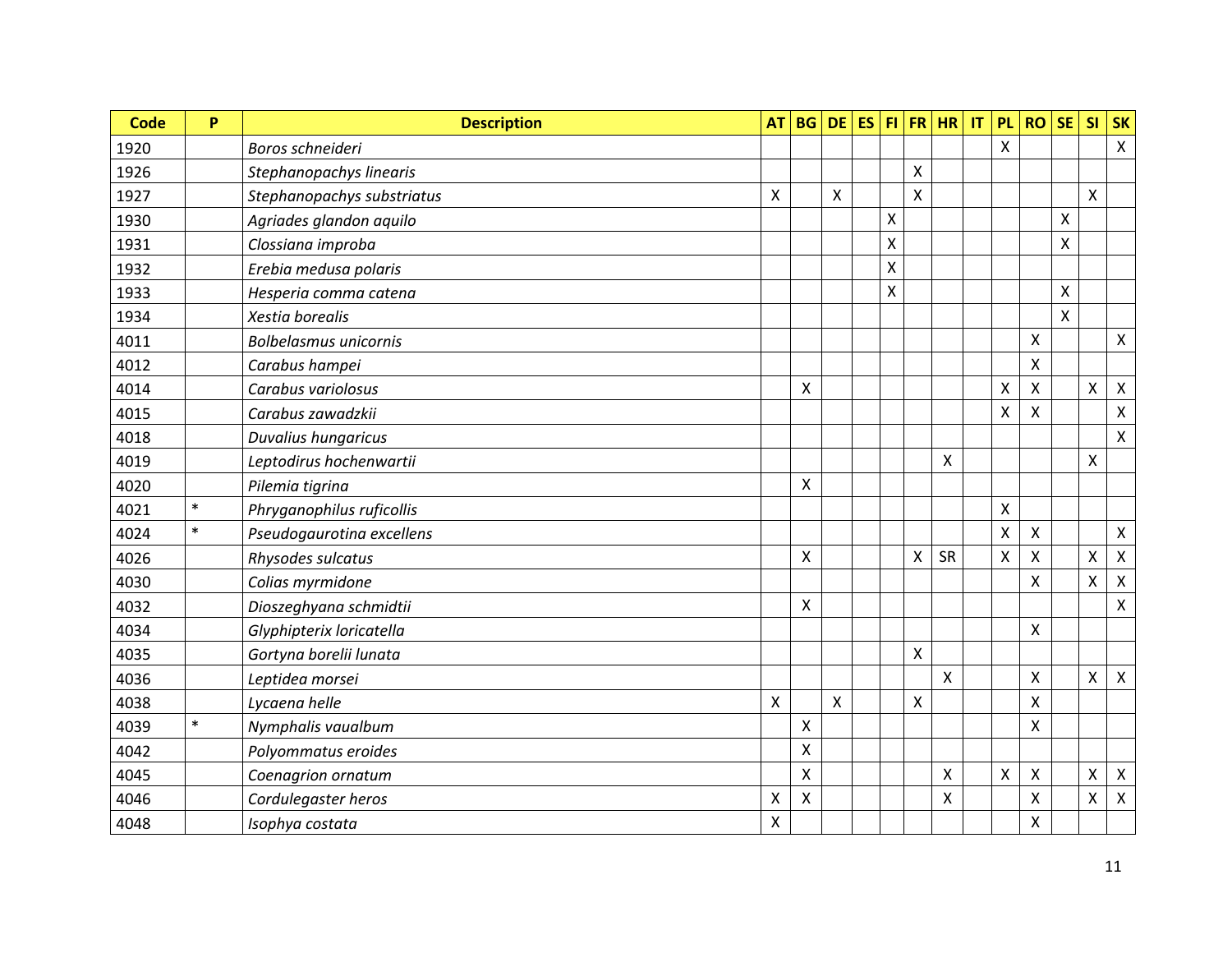| <b>Code</b>   | P      | <b>Description</b>             | <b>AT</b>          | <b>BG</b>          | <b>DE</b>      | <b>ES</b>                 |                | FI FR HR       | $\mathsf{I}\mathsf{T}$ | <b>PL</b> | <b>RO</b>    | <b>SE</b>    | SI                 | <b>SK</b>                 |
|---------------|--------|--------------------------------|--------------------|--------------------|----------------|---------------------------|----------------|----------------|------------------------|-----------|--------------|--------------|--------------------|---------------------------|
| 4049          |        | Isophya harzi                  |                    |                    |                |                           |                |                |                        |           | $\mathsf{X}$ |              |                    |                           |
| 4050          |        | Isophya stysi                  |                    |                    |                |                           |                |                |                        |           | Χ            |              |                    | Χ                         |
| 4052          |        | Odontopodisma rubripes         |                    | X                  |                |                           |                |                |                        |           | $\mathsf{X}$ |              |                    | $\pmb{\chi}$              |
| 4053          |        | Paracaloptenus caloptenoides   | Χ                  | Χ                  |                |                           |                |                |                        |           |              |              |                    | $\pmb{\mathsf{X}}$        |
| 4054          |        | Pholidoptera transsylvanica    |                    |                    |                |                           |                |                |                        |           | $\mathsf{X}$ |              |                    | $\pmb{\chi}$              |
| 4055          |        | Stenobothrus eurasius          |                    |                    |                |                           |                |                |                        |           | <b>SR</b>    |              |                    | $\mathsf{X}$              |
| 4056          |        | Anisus vorticulus              | $\mathsf{X}$       |                    |                |                           |                |                |                        |           |              |              | $\pmb{\times}$     |                           |
| 4057          |        | Chilostoma banaticum           |                    |                    |                |                           |                |                |                        |           | X            |              |                    |                           |
| 4063          |        | Sadleriana pannonica           |                    |                    |                |                           |                |                |                        |           |              |              |                    | $\boldsymbol{\mathsf{X}}$ |
| 5377          |        | Carabus (variolosus) nodulosus | X                  |                    |                |                           |                | Χ              |                        |           |              |              |                    |                           |
| 5378          | $\ast$ | Osmoderma barnabita            |                    |                    |                |                           |                | Χ              |                        |           |              |              |                    |                           |
| 6169          |        | Euphydryas maturna             | $\pmb{\mathsf{X}}$ |                    |                |                           |                | X              | X                      |           | $\mathsf{X}$ |              | $\mathsf{X}$       | $\mathsf{X}$              |
| 6199          | $\ast$ | Euplagia quadripunctaria       | $\pmb{\mathsf{X}}$ | $\pmb{\mathsf{X}}$ | $\pmb{\times}$ | $\mathsf{X}$              | $\pmb{\times}$ | Χ              | X                      | X         | $\mathsf{X}$ |              | $\pmb{\mathsf{X}}$ | $\boldsymbol{\mathsf{X}}$ |
| 6350          |        | Proterebia afra dalmata        |                    |                    |                |                           |                | Χ              |                        |           |              |              |                    |                           |
| 6908          |        | Morimus asper funereus         | $\pmb{\mathsf{X}}$ | Χ                  |                |                           |                | Χ              |                        |           | $\mathsf{X}$ |              | $\pmb{\times}$     | SR                        |
| 6922          |        | Congeria jalzici               |                    |                    |                |                           |                | X              |                        |           |              |              |                    |                           |
| <b>PLANTS</b> |        |                                |                    |                    |                |                           |                |                |                        |           |              |              |                    |                           |
| 1379          |        | Mannia triandra                | Χ                  | Χ                  | X              |                           | X              |                | Χ                      |           | Χ            |              | X                  | $\pmb{\times}$            |
| 1380          |        | Distichophyllum carinatum      | X                  |                    | Χ              |                           |                |                |                        |           |              |              |                    |                           |
| 1381          |        | Dicranum viride                | Χ                  | X                  | X              | $\boldsymbol{\mathsf{X}}$ | Χ              |                | Χ                      | X         | $\pmb{\chi}$ |              | X                  | $\boldsymbol{\mathsf{X}}$ |
| 1384          |        | Riccia breidleri               | X                  |                    |                |                           | X              |                | X                      |           |              |              |                    |                           |
| 1386          |        | Buxbaumia viridis              | Χ                  | X                  | $\pmb{\times}$ | $\boldsymbol{\mathsf{X}}$ | Χ              | $\pmb{\times}$ | Χ                      | Χ         | $\pmb{\chi}$ | $\pmb{\chi}$ | $\pmb{\mathsf{X}}$ | $\boldsymbol{\mathsf{X}}$ |
| 1387          |        | Orthotrichum rogeri            | X                  |                    |                | X                         | X              |                | Χ                      |           |              |              |                    |                           |
| 1389          |        | Meesia longiseta               |                    | Χ                  |                |                           |                |                |                        |           | Χ            | X            |                    |                           |
| 1396          |        | Notothylas orbicularis         | X                  |                    |                |                           |                |                |                        |           |              |              |                    |                           |
| 1399          |        | Tayloria rudolphiana           | $\pmb{\mathsf{X}}$ |                    | X              |                           |                |                |                        |           |              |              |                    |                           |
| 1419          |        | Botrychium simplex             | X                  |                    |                |                           | $\mathsf{X}$   |                | X                      |           |              |              |                    |                           |
| 1428          |        | Marsilea quadrifolia           |                    |                    |                |                           |                |                | Χ                      |           |              |              |                    |                           |
| 1451          |        | Petrocoptis pseudoviscosa      |                    |                    |                | X                         |                |                |                        |           |              |              |                    |                           |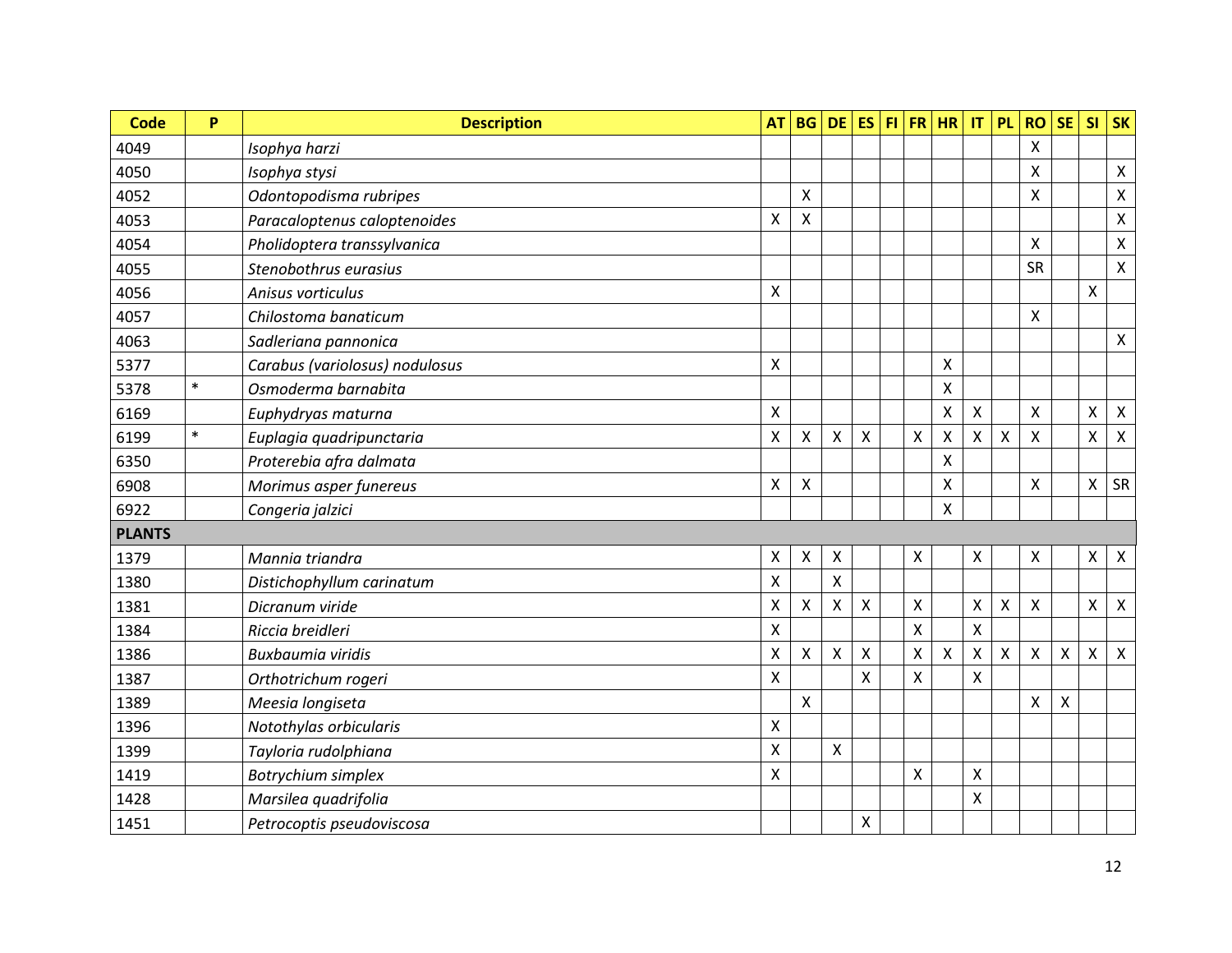| <b>Code</b> | P      | <b>Description</b>                       | <b>AT</b>                 | <b>BG</b>                 | <b>DE</b> | <b>ES</b> |                           |                    | $FI$ FR $HR$   | IT | <b>PL</b>                 | <b>RO</b> | <b>SE</b> | <b>SI</b>                 | <b>SK</b>    |
|-------------|--------|------------------------------------------|---------------------------|---------------------------|-----------|-----------|---------------------------|--------------------|----------------|----|---------------------------|-----------|-----------|---------------------------|--------------|
| 1467        | $\ast$ | Gypsophila papillosa                     |                           |                           |           |           |                           |                    |                | X  |                           |           |           |                           |              |
| 1473        |        | Aquilegia kitaibelii                     |                           |                           |           |           |                           |                    | X              |    |                           |           |           |                           |              |
| 1474        |        | Aquilegia bertolonii                     |                           |                           |           |           |                           |                    |                |    |                           |           |           | $\boldsymbol{\mathsf{X}}$ |              |
| 1477        |        | Pulsatilla patens                        |                           |                           |           |           |                           |                    |                |    |                           | Χ         |           |                           | $\mathsf{X}$ |
| 1479        |        | Adonis distorta                          |                           |                           |           |           |                           |                    |                | Χ  |                           |           |           |                           |              |
| 1524        |        | Saxifraga tombeanensis                   |                           |                           |           |           |                           |                    |                | X  |                           |           |           |                           |              |
| 1527        |        | Saxifraga florulenta                     |                           |                           |           |           |                           | $\mathsf{X}$       |                | X  |                           |           |           |                           |              |
| 1528        |        | Saxifraga hirculus                       |                           |                           |           |           | $\boldsymbol{\mathsf{X}}$ |                    |                |    |                           | X         | $\sf X$   |                           |              |
| 1534        |        | Potentilla delphinensis                  |                           |                           |           |           |                           | Χ                  |                |    |                           |           |           |                           |              |
| 1545        |        | Trifolium saxatile                       | $\pmb{\mathsf{X}}$        |                           |           |           |                           | X                  |                | X  |                           |           |           |                           |              |
| 1547        |        | Genista holopetala                       |                           |                           |           |           |                           |                    | $\pmb{\times}$ |    |                           |           |           |                           |              |
| 1558        | $\ast$ | Astragalus aquilanus                     |                           |                           |           |           |                           |                    |                | X  |                           |           |           |                           |              |
| 1583        |        | Daphne petraea                           |                           |                           |           |           |                           |                    |                | X  |                           |           |           |                           |              |
| 1590        |        | Viola delphinantha                       |                           | $\boldsymbol{\mathsf{X}}$ |           |           |                           |                    |                |    |                           |           |           |                           |              |
| 1604        |        | Eryngium alpinum                         | $\pmb{\mathsf{X}}$        |                           |           |           |                           | $\pmb{\mathsf{X}}$ | $\pmb{\times}$ | X  |                           |           |           | $\mathsf{x}$              |              |
| 1614        |        | Apium repens                             | $\boldsymbol{\mathsf{X}}$ |                           | X         |           |                           |                    | $\pmb{\times}$ |    |                           |           |           |                           |              |
| 1617        |        | Angelica palustris                       |                           |                           |           |           |                           |                    |                |    |                           | Χ         |           |                           |              |
| 1630        |        | Androsace mathildae                      |                           |                           |           |           |                           |                    |                | X  |                           |           |           |                           |              |
| 1632        |        | Androsace pyrenaica                      |                           |                           |           | Χ         |                           | Χ                  |                |    |                           |           |           |                           |              |
| 1656        |        | Gentiana ligustica                       |                           |                           |           |           |                           | Χ                  |                | X  |                           |           |           |                           |              |
| 1670        |        | Myosotis rehsteineri                     | $\boldsymbol{\mathsf{X}}$ |                           |           |           |                           |                    |                |    |                           |           |           |                           |              |
| 1689        |        | Dracocephalum austriacum                 | $\boldsymbol{\mathsf{X}}$ |                           |           | Χ         |                           | Χ                  |                | X  |                           | Χ         |           |                           | $\mathsf{X}$ |
| 1710        |        | Linaria tonzigii                         |                           |                           |           |           |                           |                    |                | X  |                           |           |           |                           |              |
| 1751        | $\ast$ | Campanula sabatia                        |                           |                           |           |           |                           |                    |                | X  |                           |           |           |                           |              |
| 1758        |        | Ligularia sibirica                       | $\pmb{\times}$            | X                         |           |           |                           | X                  | $\pmb{\times}$ |    | $\boldsymbol{\mathsf{X}}$ | Χ         |           |                           | $\mathsf{X}$ |
| 1802        | $\ast$ | Aster pyrenaeus                          |                           |                           |           |           |                           | $\mathsf{X}$       |                |    |                           |           |           |                           |              |
| 1831        |        | Luronium natans                          |                           |                           |           | Χ         |                           |                    |                |    |                           |           |           |                           |              |
| 1833        |        | Najas flexilis                           | Χ                         |                           |           |           |                           |                    |                |    |                           |           |           |                           |              |
| 1857        |        | Narcissus pseudonarcissus subsp. nobilis |                           |                           |           | Χ         |                           |                    |                |    |                           |           |           |                           |              |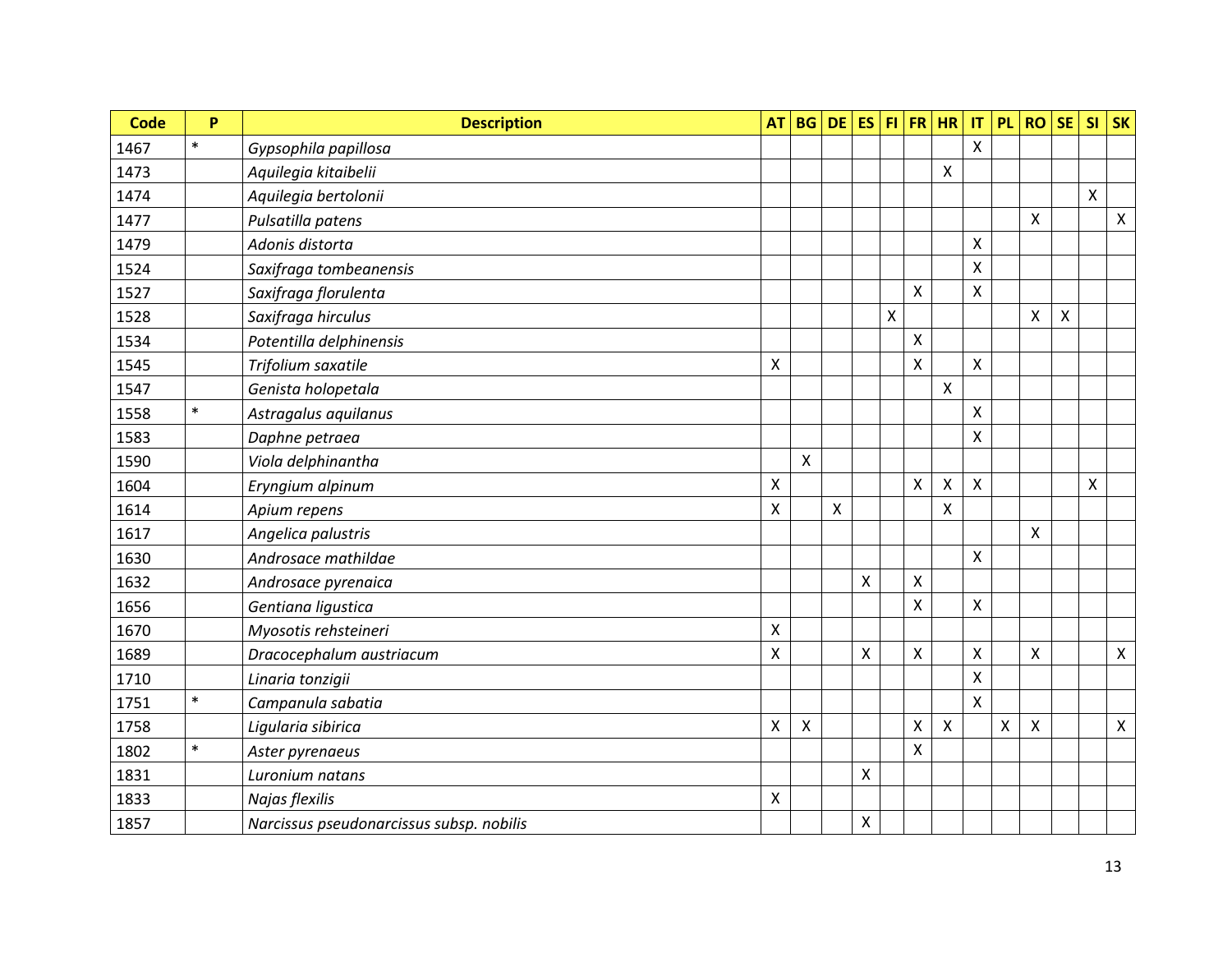| <b>Code</b> | P      | <b>Description</b>                    | <b>AT</b>      | <b>BG</b> | <b>DE</b>    | <b>ES</b>    |   |                    | $FI$ FR $HR$              | $\mathsf{I}\mathsf{T}$ | <b>PL</b>       | <b>RO</b> | <b>SE</b>                 | <b>SI</b>       | <b>SK</b>          |
|-------------|--------|---------------------------------------|----------------|-----------|--------------|--------------|---|--------------------|---------------------------|------------------------|-----------------|-----------|---------------------------|-----------------|--------------------|
| 1865        |        | Narcissus asturiensis                 |                |           |              | $\mathsf{X}$ |   |                    |                           |                        |                 |           |                           |                 |                    |
| 1898        |        | Eleocharis carniolica                 |                |           |              |              |   |                    | $\pmb{\times}$            | Χ                      | Χ               | Χ         |                           |                 | $\mathsf{X}$       |
| 1902        |        | Cypripedium calceolus                 | $\mathsf{X}$   | X         | $\mathsf{X}$ | X            |   | $\mathsf{\chi}$    | $\boldsymbol{\mathsf{X}}$ | X                      | $\mathsf{\chi}$ | X         | $\boldsymbol{\mathsf{X}}$ | $\mathsf{\chi}$ | $\mathsf{X}$       |
| 1903        |        | Liparis loeselii                      | $\pmb{\times}$ |           | X            |              |   | $\pmb{\mathsf{X}}$ |                           | X                      |                 | Χ         |                           | Χ               | $\pmb{\mathsf{X}}$ |
| 1918        | $\ast$ | Stipa styriaca                        | X              |           |              |              |   |                    |                           |                        |                 |           |                           |                 |                    |
| 1939        |        | Agrimonia pilosa                      |                |           |              |              |   |                    |                           |                        | X               | Χ         |                           |                 |                    |
| 1944        |        | Arenaria humifusa                     |                |           |              |              |   |                    |                           |                        |                 |           | X                         |                 |                    |
| 1947        |        | <b>Braya linearis</b>                 |                |           |              |              |   |                    |                           |                        |                 |           | X                         |                 |                    |
| 1948        |        | Calamagrostis chalybaea               |                |           |              |              |   |                    |                           |                        |                 |           | $\sf X$                   |                 |                    |
| 1949        |        | Calypso bulbosa                       |                |           |              |              |   |                    |                           |                        |                 |           | $\mathsf{\chi}$           |                 |                    |
| 1950        |        | Carex holostoma                       |                |           |              |              | X |                    |                           |                        |                 |           | $\mathsf{\chi}$           |                 |                    |
| 1953        |        | Crepis tectorum subsp. nigrescens     |                |           |              |              | Χ |                    |                           |                        |                 |           |                           |                 |                    |
| 1955        |        | Diplazium sibiricum                   |                |           |              |              | X |                    |                           |                        |                 |           | $\mathsf{x}$              |                 |                    |
| 1956        |        | Draba cacuminum                       |                |           |              |              |   |                    |                           |                        |                 |           | $\mathsf{\chi}$           |                 |                    |
| 1958        |        | Dryopteris fragans                    |                |           |              |              | X |                    |                           |                        |                 |           |                           |                 |                    |
| 1959        |        | Gymnigritella runei                   |                |           |              |              |   |                    |                           |                        |                 |           | X                         |                 |                    |
| 1961        |        | Luzula arctica                        |                |           |              |              |   |                    |                           |                        |                 |           | $\sf X$                   |                 |                    |
| 1967        |        | Platanthera obtusata subsp. oligantha |                |           |              |              |   |                    |                           |                        |                 |           | $\boldsymbol{\mathsf{X}}$ |                 |                    |
| 1969        |        | Primula scandinavica                  |                |           |              |              |   |                    |                           |                        |                 |           | $\mathsf{\chi}$           |                 |                    |
| 1972        |        | Ranunculus Iapponicus                 |                |           |              |              | X |                    |                           |                        |                 |           | $\mathsf{\chi}$           |                 |                    |
| 1977        |        | Trisetum subalpestre                  |                |           |              |              | X |                    |                           |                        |                 |           | X                         |                 |                    |
| 1978        |        | Viola rupestris subsp. relicta        |                |           |              |              | Χ |                    |                           |                        |                 |           | X                         |                 |                    |
| 1981        |        | Cynodontium suecicum                  |                |           |              |              | Χ |                    |                           |                        |                 |           | X                         |                 |                    |
| 1982        |        | Encalypta mutica                      |                |           |              |              | Χ |                    |                           |                        |                 |           | X                         |                 |                    |
| 1986        |        | Orthothecium lapponicum               |                |           |              |              | Χ |                    |                           |                        |                 |           | X                         |                 |                    |
| 1988        |        | Tortella rigens                       |                |           |              |              |   |                    |                           |                        |                 |           | X                         |                 | $\mathsf{X}$       |
| 2074        | $\ast$ | Dianthus nitidus                      |                |           |              |              |   |                    |                           |                        |                 |           |                           |                 | $\pmb{\mathsf{X}}$ |
| 2093        |        | Pulsatilla grandis                    | X              |           |              |              |   |                    | $\pmb{\times}$            |                        |                 |           |                           |                 | $\pmb{\times}$     |
| 2094        | $\ast$ | Pulsatilla slavica                    |                |           |              |              |   |                    |                           |                        | Χ               |           |                           |                 | $\pmb{\mathsf{X}}$ |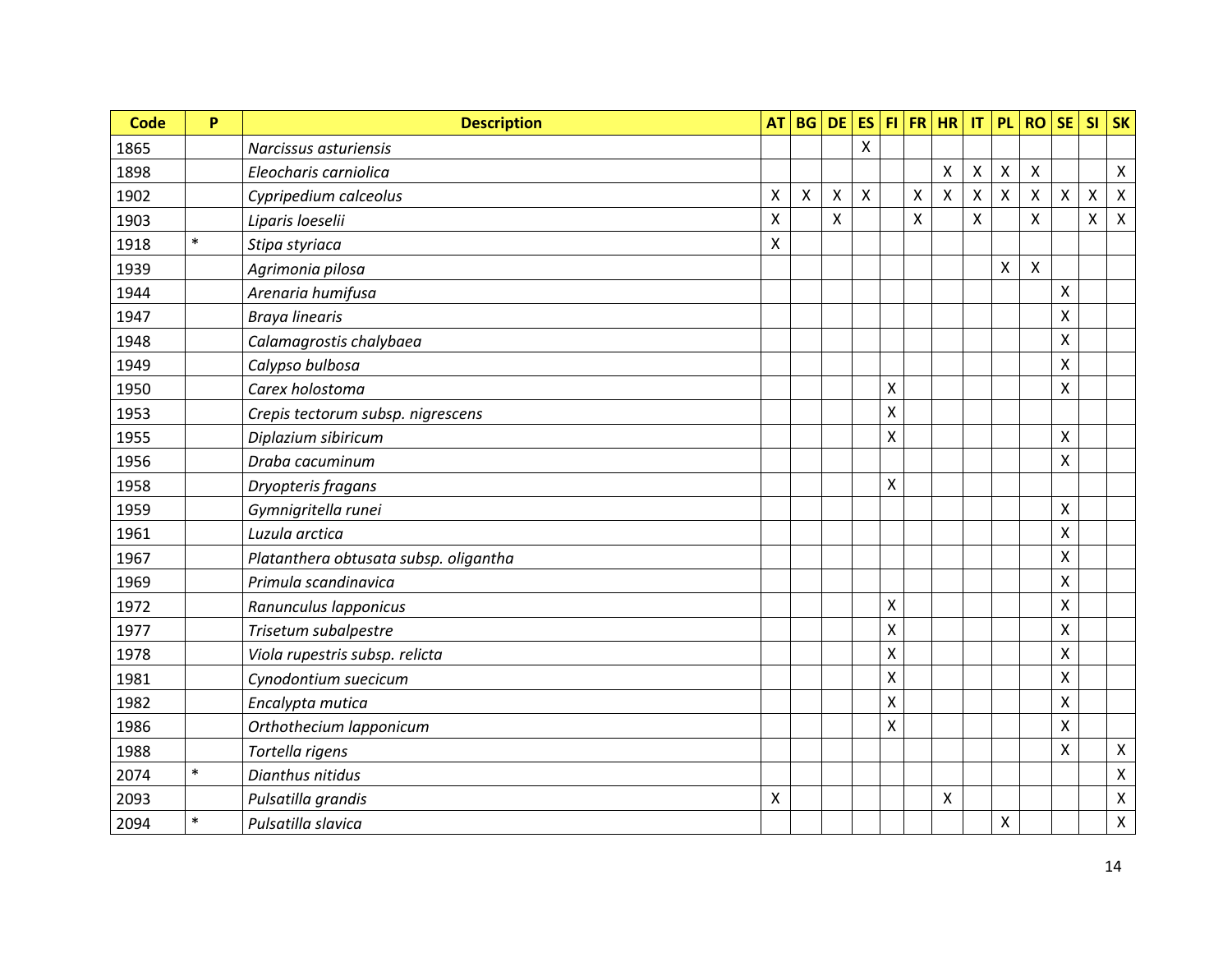| <b>Code</b> | P      | <b>Description</b>                     | <b>AT</b>          | <b>BG</b> | <b>DE</b> | <b>ES</b> |              | $FI$ FR $HR$              | $\ensuremath{\mathsf{IT}}\xspace$ | <b>PL</b>          | <b>RO</b> | <b>SE</b> | <b>SI</b>          | <b>SK</b>                 |
|-------------|--------|----------------------------------------|--------------------|-----------|-----------|-----------|--------------|---------------------------|-----------------------------------|--------------------|-----------|-----------|--------------------|---------------------------|
| 2113        |        | Draba dorneri                          |                    |           |           |           |              |                           |                                   |                    | $\sf X$   |           |                    |                           |
| 2114        | $\ast$ | Erysimum pieninicum                    |                    |           |           |           |              |                           |                                   | X                  |           |           |                    |                           |
| 2120        |        | Thlaspi jankae                         |                    |           |           |           |              |                           |                                   |                    |           |           |                    | $\mathsf{X}$              |
| 2159        | $\ast$ | Daphne arbuscula                       |                    |           |           |           |              |                           |                                   |                    |           |           |                    | $\pmb{\mathsf{X}}$        |
| 2170        | $\ast$ | Ferula sadleriana                      |                    |           |           |           |              |                           |                                   |                    |           |           |                    | $\pmb{\times}$            |
| 2186        |        | Syringa josikaea                       |                    |           |           |           |              |                           |                                   |                    | Χ         |           |                    |                           |
| 2203        | $\ast$ | Onosma tornensis                       |                    |           |           |           |              |                           |                                   |                    |           |           |                    | $\mathsf{X}$              |
| 4066        |        | Asplenium adulterinum                  |                    |           |           |           |              |                           | X                                 |                    | X         |           |                    | $\mathsf X$               |
| 4068        |        | Adenophora lilifolia                   |                    |           |           |           |              | $\pmb{\times}$            | X                                 |                    | X         |           | $\pmb{\times}$     | $\pmb{\times}$            |
| 4070        | $\ast$ | Campanula serrata                      |                    |           |           |           |              |                           |                                   | $\pmb{\mathsf{X}}$ | X         |           |                    | $\mathsf{X}$              |
| 4071        |        | Campanula zoysii                       | $\pmb{\mathsf{X}}$ |           |           |           |              |                           | X                                 |                    |           |           | $\pmb{\mathsf{X}}$ |                           |
| 4072        |        | Cerastium dinaricum                    |                    |           |           |           |              | X                         |                                   |                    |           |           | X                  |                           |
| 4075        | $\ast$ | Dianthus lumnitzeri                    |                    |           |           |           |              |                           |                                   |                    |           |           |                    | $\mathsf{X}$              |
| 4078        |        | Moehringia villosa                     |                    |           |           |           |              |                           |                                   |                    |           |           | $\pmb{\mathsf{X}}$ |                           |
| 4088        |        | Tephroseris longifolia subsp. moravica |                    |           |           |           |              |                           |                                   |                    |           |           |                    | $\mathsf{X}$              |
| 4089        |        | Arabis scopoliana                      |                    |           |           |           |              | $\pmb{\times}$            |                                   |                    |           |           | X                  |                           |
| 4090        | $\ast$ | Cochlearia tatrae                      |                    |           |           |           |              |                           |                                   | X                  |           |           |                    | $\mathsf{X}$              |
| 4093        |        | Rhododendron luteum                    | $\mathsf{X}$       |           |           |           |              |                           |                                   |                    |           |           |                    |                           |
| 4096        |        | Gladiolus palustris                    | $\pmb{\mathsf{X}}$ | Χ         | Χ         |           | $\mathsf{X}$ |                           | Χ                                 |                    |           |           | X                  | $\pmb{\times}$            |
| 4097        |        | Iris aphylla subsp. hungarica          |                    |           |           |           |              |                           |                                   |                    | X         |           |                    | $\pmb{\times}$            |
| 4101        |        | Scilla litardierei                     |                    |           |           |           |              | $\boldsymbol{\mathsf{X}}$ |                                   |                    |           |           | $\mathsf{X}$       |                           |
| 4104        |        | Himantoglossum adriaticum              | $\mathsf{X}$       |           |           |           |              |                           | Χ                                 |                    |           |           |                    | $\mathsf{X}$              |
| 4107        | $\ast$ | Cyclamen fatrense                      |                    |           |           |           |              |                           |                                   |                    |           |           |                    | $\pmb{\mathsf{X}}$        |
| 4108        |        | Primula carniolica                     |                    |           |           |           |              |                           |                                   |                    |           |           | X                  |                           |
| 4109        |        | Aconitum firmum subsp. moravicum       |                    |           |           |           |              |                           |                                   | X                  |           |           |                    | $\mathsf{X}$              |
| 4111        | $\ast$ | Pulsatilla subslavica                  |                    |           |           |           |              |                           |                                   |                    |           |           |                    | $\boldsymbol{\mathsf{X}}$ |
| 4116        |        | Tozzia carpathica                      |                    | X         |           |           |              |                           |                                   | X                  | Χ         |           |                    | $\mathsf{X}$              |
| 4117        |        | Hladnikia pastinacifolia               |                    |           |           |           |              |                           |                                   |                    |           |           | $\pmb{\mathsf{X}}$ |                           |
| 4119        |        | Ochyraea tatrensis                     |                    |           |           |           |              |                           |                                   |                    |           |           |                    | $\mathsf{X}^-$            |